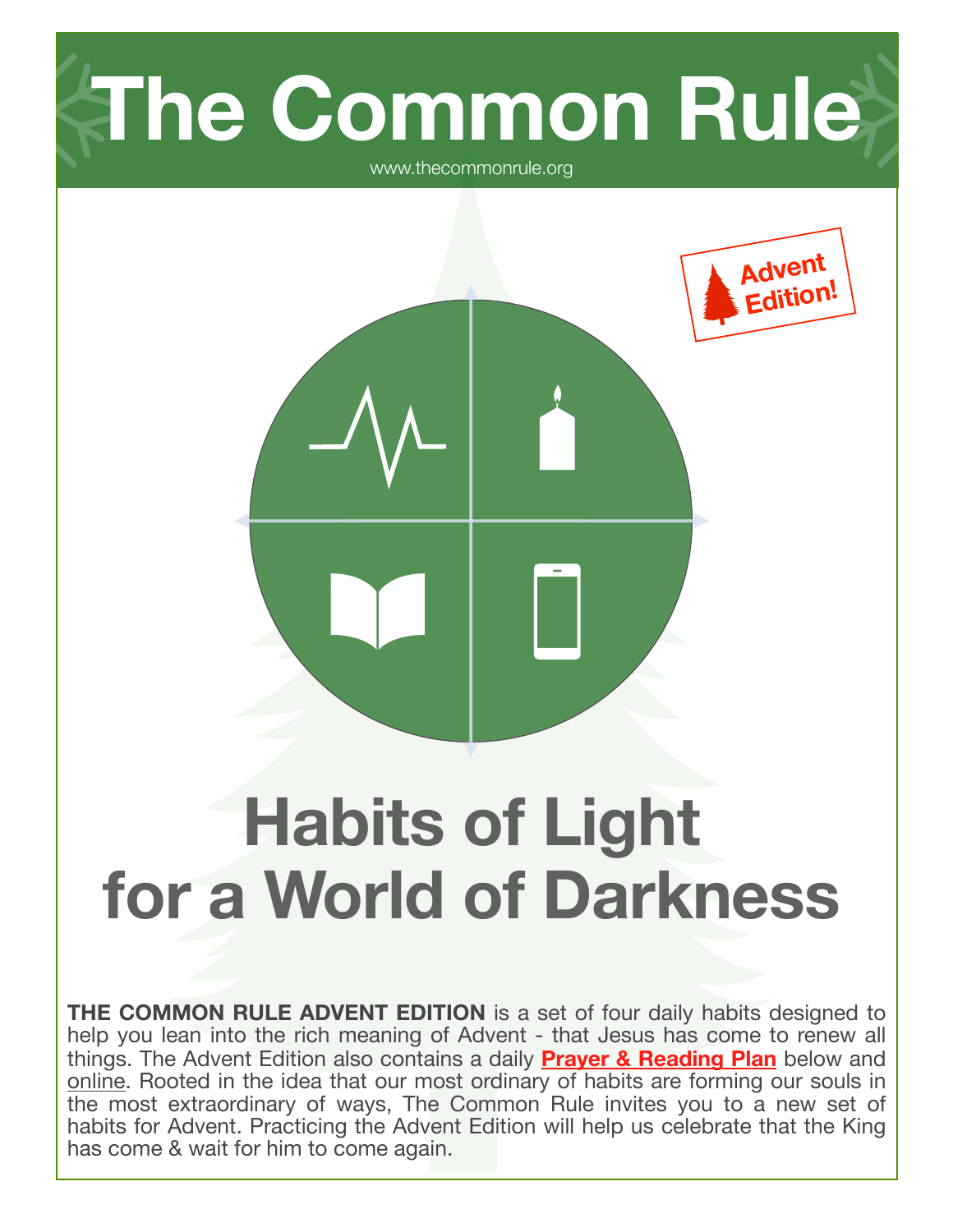# **Table of Contents & Instructions**

[www.thecommonrule.org](http://www.thecommonrule.org)

| <b>Advent Scripture Before Phone Readings 5</b> |
|-------------------------------------------------|
| <b>Christmas Morning Liturgy 14</b>             |
| "All Things New" New Year's Habit Devotional 18 |
| The Common Rule Habit Planner 21                |
|                                                 |

# **How to try The Common Rule for Advent:**

 $\left( \begin{array}{c} 4 \end{array} \right)$ 

 $\binom{2}{2}$ 

**ADMIT CHRISTMAS IS CRAZY**  Our rituals are bizarre, we need new ones.

## **READ ABOUT THE HABITS**

3

1

Read this PDF to learn about the four daily habits. There is even more information on each habit on **[www.thecommonrule.org](http://www.thecommonrule.org)**. So go there and subscribe to the mailing list as well.



## **CELEBRATE & WAIT**

Starting on November 29, practice the four habits with your community for a new kind of Advent.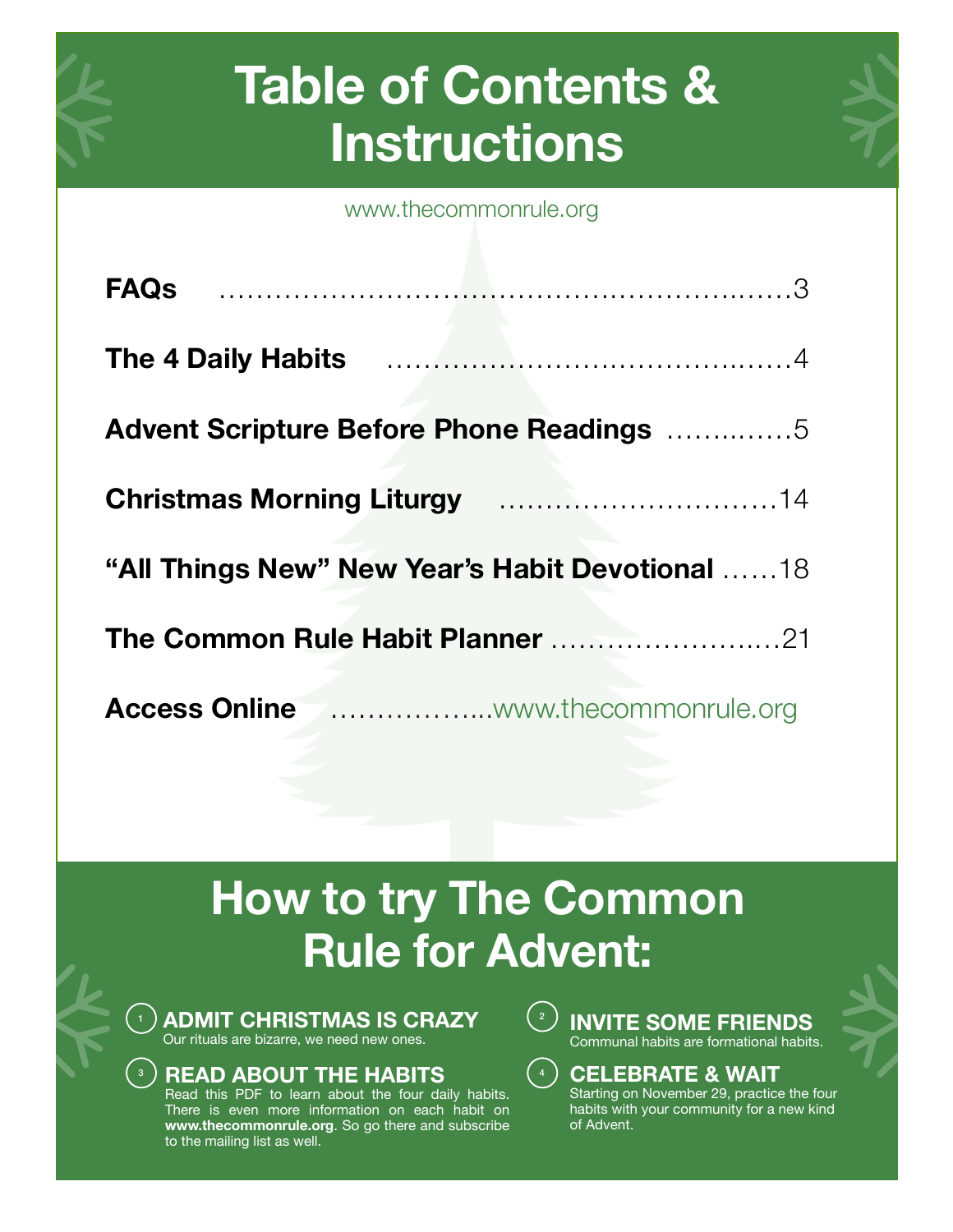**FAQs** [www.thecommonrule.org](http://www.thecommonrule.org)



**WHAT ARE THE HABITS?** The Common Rule habits for Advent are summarized in visual form on the following page. You can also read about them and follow along on the website at [https://](https://www.thecommonrule.org/advent-edition) [www.thecommonrule.org/advent-edition.](https://www.thecommonrule.org/advent-edition)

**WHY ADVENT?** Advent is the season where the church celebrates the King who has come, and waits for the King who is coming again. The holiday season is filled with rituals that seem to sparkle on the outside, but underneath aren't celebrating anything but consumerism. Further, they are often filled with such busyness that we end up spending the season cultivating perpetual rush rather than patient longing. We need a new set of rituals for Advent, and that is exactly

what The Common Rule - Advent Edition! has in mind.

**WHEN IS ADVENT?** Advent starts on November 28, 2021 and lasts until Christmas day. The scripture readings in this resource, however, walk you all the way through the New Year.



## **WHY HABITS?** Habits - even our most

mundane ones - are matters of worship, and thus powerfully formational. This is even more true during the holidays. Many of our rituals and customs are rooted in the worship of consumerism and greed while thinly cloaked in Christian words. The Common Rule - Advent Edition! is one way to resist how these customs form us, and embrace the way the incarnation of Christ the King forms us.

**ISN'T THIS LEGALISTIC?** No! Legalism is the misguided idea that doing the right things will earn us God's love. We reject it. The incarnation is the astounding truth that though we were lost God came to us anyway. Practicing a new set of habits is not going to earn you His love - you already have it! It is a response to that love. It is an expression of thanks, hope, and a desire to practice the love that the incarnation has announced.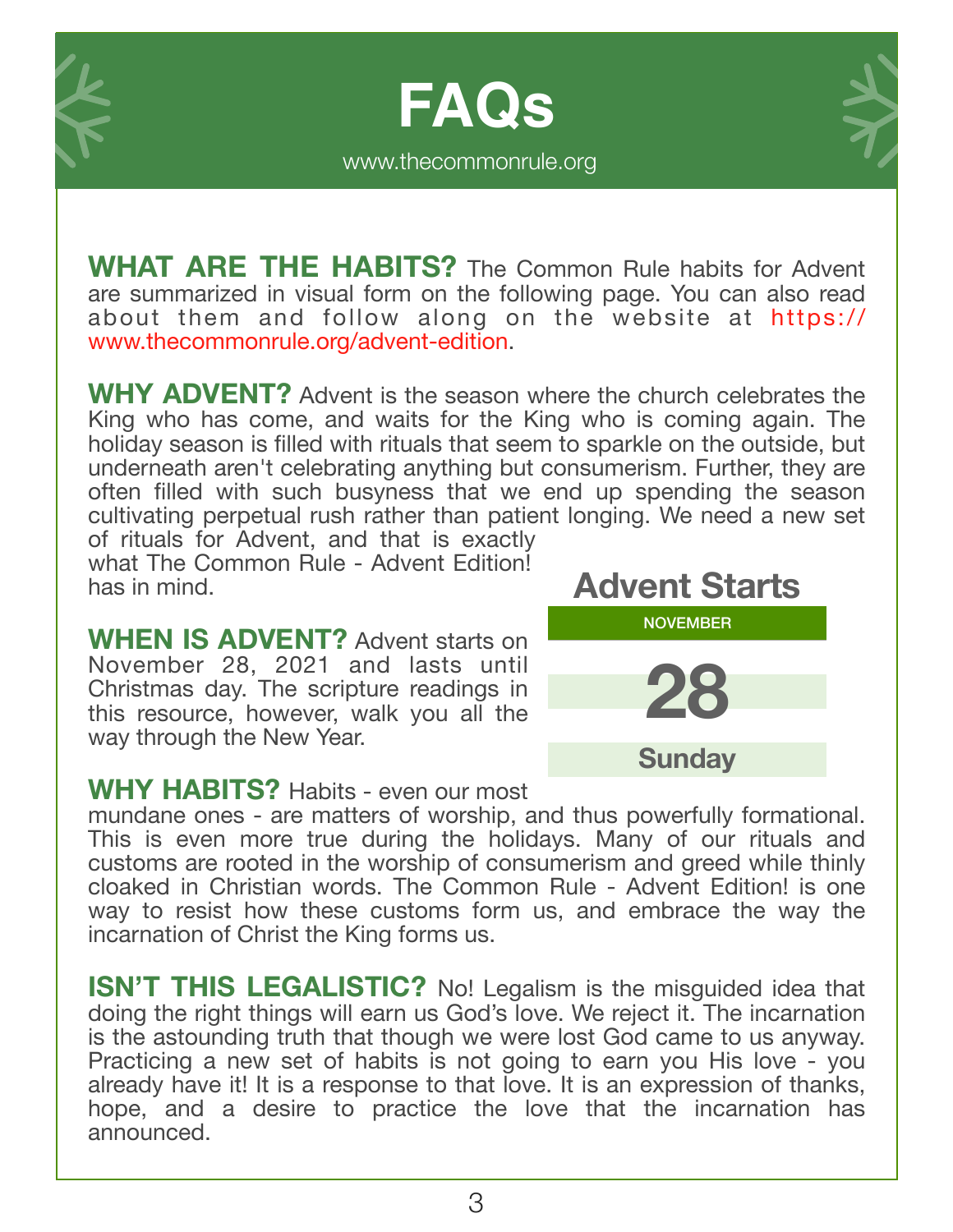

# **[THE 4 DAILY HABITS](https://www.thecommonrule.org/explore-the-advent-edition)**

#### [www.thecommonrule.org](http://www.thecommonrule.org)

**CELEBRATE**

# **#1 [KNEELING PRAYER](https://www.thecommonrule.org/advent-pray) [3X A DAY:](https://www.thecommonrule.org/advent-pray)**

By stopping three times a day to kneel and pray, we are trying to punctuate our day with prayer so that our Christmas season is framed by something besides holiday busyness. These short prayers will instead help frame your day in longing for the light of Advent - Jesus the Messiah, who has come and will come again to make all things

new! In the **Prayer & Reading Plan** on page 5 (and also on the website) you will find three short, one sentence prayers, for morning, midday and evening. The act of kneeling has a way of grabbing the attention of the body, which is one way of grabbing the attention of the mind. Try it. It will be more significant than may you think.

# **#3 [SCRIPTURE](https://www.thecommonrule.org/advent-scripture-before-phone)  [BEFORE](https://www.thecommonrule.org/advent-scripture-before-phone) [PHONE:](https://www.thecommonrule.org/advent-scripture-before-phone) LOVE GOD**

Refusing to check our phones until after we read a passage of scripture means that we ask first *"Who am I, and who am I becoming?", not, "What do I need to do today?"* The Advent Edition provides a short scripture to read each morning - before you use your phone. The goal is to be formed first in the love of God instead of the demands of the day. I suggest printing out the **Prayer & Reading Plan** on page 5 and keeping it beside your bed or on your coffee table. (However, if you're in a pinch, the readings are online too, so yes, you can read them from your phone - irony acknowledged. Better to start somewhere than do nothing at all!) **WAIT**

## **#2 [LIGHT A CANDLE](https://www.thecommonrule.org/advent-be-a-regular):**

This is a tactile way to be reminded of the promise of Advent - that Christ is light, and the light has come and the light will come again. There are many ways to practice this habit, but my favorite is the way our family does it before dinner. Each night before eating, we start the meal by lighting

a candle and together saying: "*Christ is light.*" This is a meaningful way to get family and kids participating in Advent

rhythms, but you'll find it just as significant eating with roommates or eating alone. If nothing else, small habits like this help set apart seasons, and make time feel different - that's part of the point of Advent.

LOVE<br>NEIGHBOR **NEIGHBOR** 

# **#4 [NO PHONE](https://www.thecommonrule.org/advent-no-phone-while-waiting)  [WHILE](https://www.thecommonrule.org/advent-no-phone-while-waiting)  [WAITING](https://www.thecommonrule.org/advent-no-phone-while-waiting):**

Life often asks us to wait. In traffic and elevators, at stoplights and grocery lines. But we don't know how to wait. We don't like to wait. So we fill the time with useless, distracted glances at our phones. Through the season of Advent, do not touch your phone while waiting. Learn to wait. Look around you, look at all the people with their stories and their lives just as real, as beautiful, and as painful as yours. See them. Be present. Talk to them. Learn to wait, learn to long, learn to remember that all of creation waits for the King to return.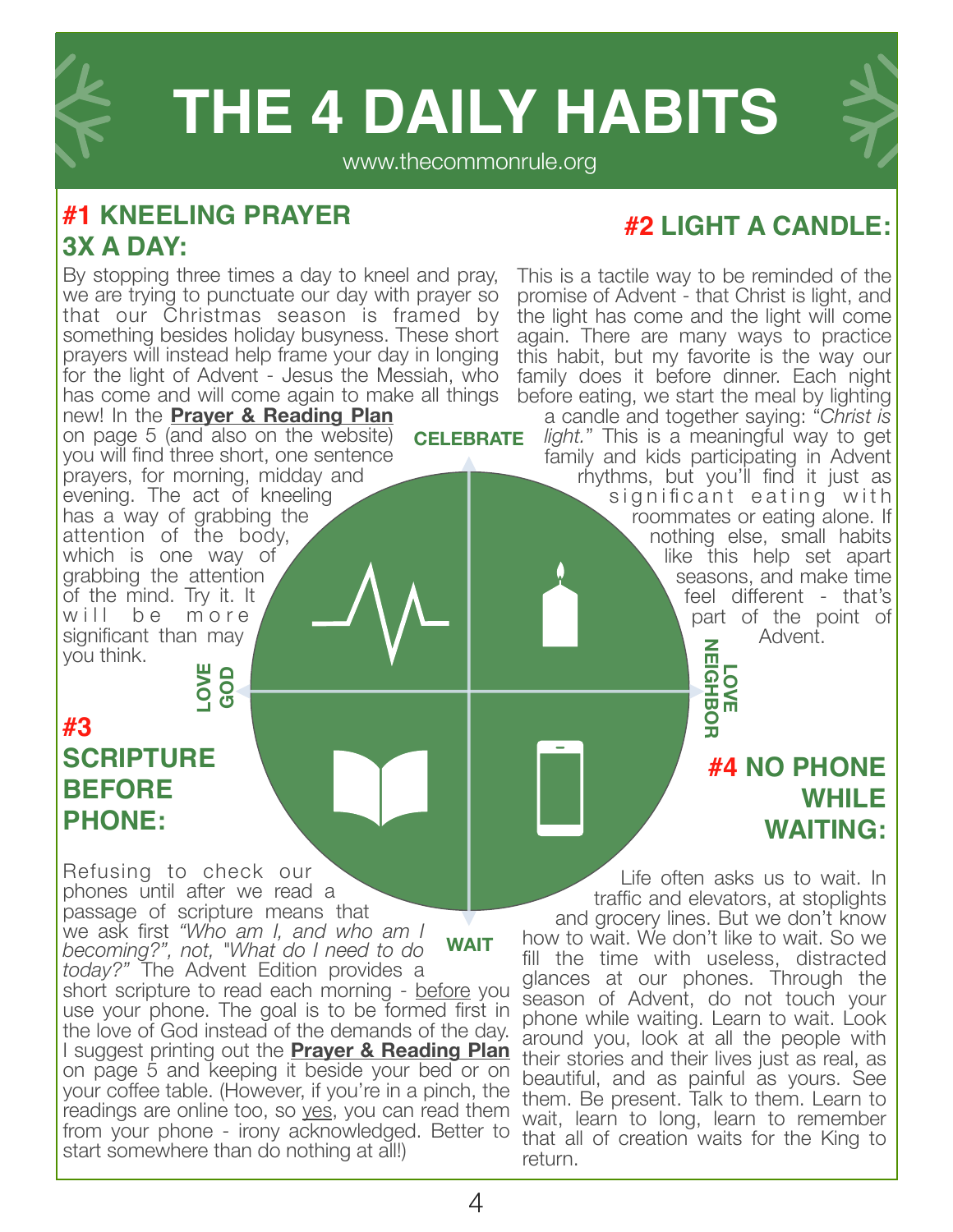**SCRIPTURE BEFORE PHONE DAILY ADVENT READINGS & PRAYERS**

*All prayers and readings also available on* [www.thecommonrule.org](http://www.thecommonrule.org)

# **[DAILY KNEELING PRAYERS](https://www.thecommonrule.org/advent-pray)**

**MORNING:** *Father, I pray that I would enter this day as your Son entered the world, full of love and hope. Amen.* 

**NOON:** *Jesus, I pray that I would be present in my work as you were present in this world, full of humility and service. Amen***.** 

**BEDTIME:** *Holy Spirit, I pray that I would be at peace in my rest knowing that you came to bring peace to the world, and will one day bring rest to all things***. Amen.**

# **[SCRIPTURE BEFORE PHONE](https://www.thecommonrule.org/advent-readings)  [READINGS](https://www.thecommonrule.org/advent-readings)**

#### **First Week of Advent | Nov. 28 - Dec. 4** Wednesday

| Sunday    |
|-----------|
| Monday    |
| Tuesday   |
| Wednesday |
| Thursday  |
| Friday    |
| Saturday  |
|           |

Sunday **John 1:1-9 Matthew 4:12-17 Isaiah 60:1-3** Wednesday **John 3:16-21 Ephesians 5:6-14 Isaiah 60:19-22** "Oh Realm of Light"

#### **Second Week of Advent | Dec. 5- 11**

Sunday **Psalms 119:105-106** Monday **Mark 1:1-3** Tuesday **Luke 15:6, 9 & 32** Wednesday **Isaiah 40:1-5** Thursday **Isaiah 55:1-8** Friday **Luke 3:1-6** Saturday **"Joy to the World"**

**Third Week of Advent | Dec. 12 - 18**  Sunday **Eph. 2:13 & Lev. 26:13** Monday **Luke 4:16-21** Tuesday **Romans 15:4-13**

**Zephaniah 3:14-17** Thursday **Psalm 27:1-4** Friday **Isaiah 11:1-10** Saturday **"O Holy Night"**

#### **Fourth Week of Advent | Dec. 19 - 25**

| $1 \text{ cm}$ in weak of Auventy Bed. To Eq. |                          |
|-----------------------------------------------|--------------------------|
| Sunday                                        | <b>Luke 2:25-33</b>      |
| Monday                                        | Mark 13:33-37            |
| Tuesday                                       | <b>Psalm 130:5-8</b>     |
| Wednesday                                     | <b>Luke 24:32</b>        |
| Thursday                                      | <b>Luke 2:8-15</b>       |
| Friday                                        | "O Come O Come Emmanuel" |
| Saturday                                      | <b>Matthew 1:18-23</b>   |
|                                               |                          |

#### **New Year's Readings | Dec. 26 - Jan. 1**

Sunday **Revelation 21:1-5**  Monday **Proverbs 29:18** Tuesday **"All Things New"** Wednesday **Romans 12:1-2** Thursday **Psalm 115:2-8** Friday **1 Sam. 7:12 & "Come Thou Fount"**  Saturday **Revelation 22:20**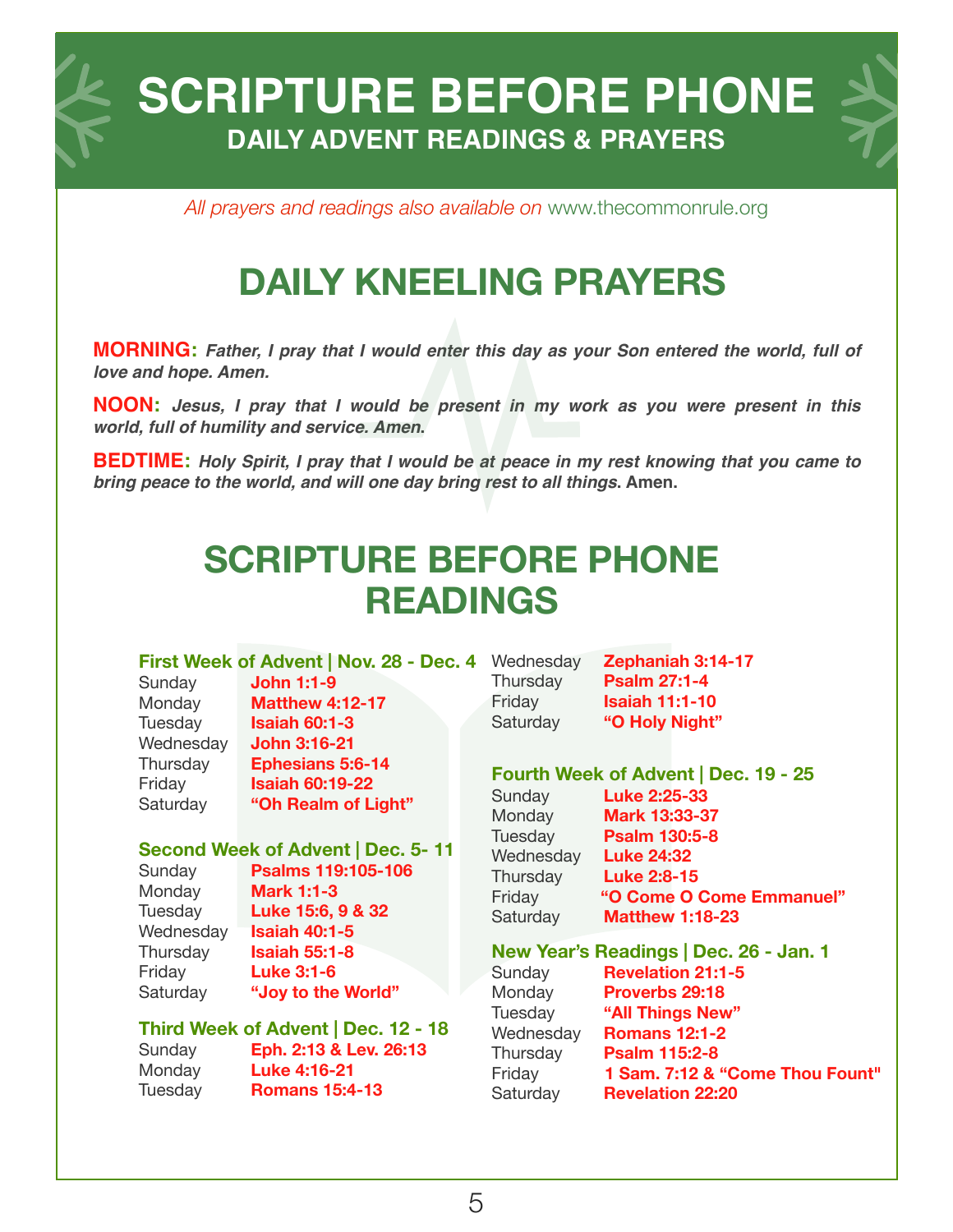

### Week 1 | November 28 - December 4 **LIGHT & DARK**

*In the shadow of darkness, a light has dawned.*

**Sunday | November 28 John 1:1-9** In the beginning was the Word, and the Word was with God, and the Word was God. He was in the beginning with God; all things were made through him, and without him was not anything made that was made. In him was life, and the life was the light of men. The light shines in the darkness, and the darkness has not overcome it. There was a man sent from God, whose name was John. He came for testimony, to bear witness to the light, that all might believe through him. He was not the light, but came to bear witness to the light. The true light that enlightens every man was coming into the world.

*There is light. There is dark. There is life. There is death. And it is in the light that we find our life. There is truth and the freedom it brings. And there are lies and the bondage of conspiracy. We do not live in a neutral world. Yet often we live as if the stakes are not high. As if good and evil do not war within us, and around us. Pray, and ask God whether you are aware of the light and the dark. Examine yourself, and ask whether you are wise at knowing the difference.* 

**Monday | November 29 Matthew 4:12-17** Now when he heard that John had been arrested, he withdrew into Galilee. And leaving Nazareth he went and lived in Capernaum by the sea, in the territory of Zebulun and Naphtali, so that what was spoken by the prophet Isaiah might be fulfilled: "*The land of Zebulun and the land of Naphtali, the way of the sea, beyond the Jordan, Galilee of the Gentiles - the the people dwelling in darkness have seen a great light, and for those dwelling in the region and shadow of death, on them a light has dawned.*" From that time Jesus began to preach, saying, "Repent, for the kingdom of heaven is at hand."

It is us, and it is our neighbors, who are the people dwelling in darkness. The beginning of Advent is to admit *that we live in the valley of the shadow of death. That things are not well. We may be numb to it, we may be blind to it, but we must wake up to it. To wake up means to realize that reality is a dim shadow of what it could be and what it ought to be. Yet in this shadow of death, a light has dawned. Pray and ask God to help you feel (not just see, but feel) that you live in a time and a place that is not OK, and that this time and place needs many things, but more than anything else, it needs the presence of Jesus.*

**Tuesday | November 30 Isaiah 60:1-3** Arise, shine; for your light has come, and the glory of the LORD has risen upon you. For behold, darkness shall cover the earth, and thick darkness the peoples; but the LORD will arise upon you, and his glory will be seen upon you. And nations shall come to your light, and kings to the brightness of your rising.

*Light has the quality of attraction. Light a candle at your table or desk today, see if it does not make the space more welcoming. Fires and lights are places of warmth and conversation. They are the places where light*  happens. This is what the glory of God is: a light so warm and bright that we all want to come to it. This is the *light we are waiting for. Pray this morning that you and your community would be like the light of Jesus, the kind of warm presence that draws the outsider in.* 

**Wednesday | December 1 John 3:16-21** For God so loved the world that he gave his only Son, that whoever believes in him should not perish but have eternal life. For God sent the Son into the world, not to condemn the world, but that the world might be saved through him. He who believes in him is not condemned; he who does not believe is condemned already, because he has not believed in the name of the only Son of God. And this is the judgment, that the light has come into the world, and men loved darkness rather than light, because their deeds were evil. For everyone who does evil hates the light, and does not come to the light, lest his deeds should be exposed.

*Light is comforting, but it also exposes. This is radical, because most of the world around us now echoes our own distorted voice. Most of the world is an electronic mirror, reflecting back the thing you need the least - a*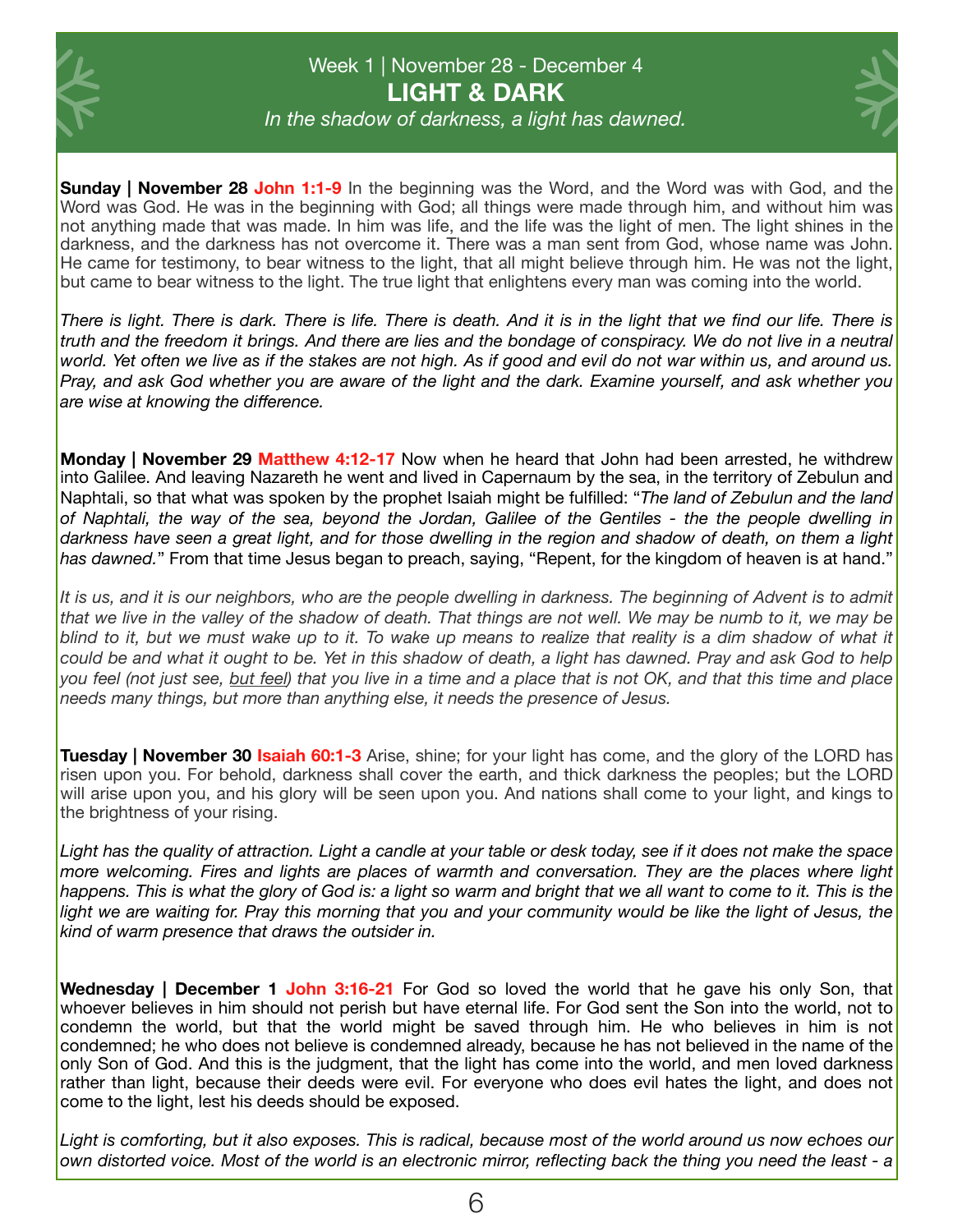*whitewashed version of yourself. But God's light is different. It reveals the truth, even when the truth is unpleasant. It is in the light of Jesus that we finally see what is actually in us, who we really are and what we really do. But do we want to see? Do we want that darkness exposed? Confess this morning what needs to be exposed in your life. Then tell that to a trusted friend and ask them to pray with and for you.*

**Thursday | December 2 Ephesians 5:6-14** Let no one deceive you with empty words, for it is because of these things that the wrath of God comes upon the sons of disobedience. Therefore do not associate with them, for once you were darkness, but now you are light in the Lord; walk as children of light (for the fruit of light is found in all that is good and right and true), and try to learn what is pleasing to the Lord. Take no part in the unfruitful works of darkness, but instead expose them. For it is a shame even to speak of the things that they do in secret; but when anything is exposed by the light it becomes visible, for anything that becomes visible is light. Therefore it is said, "Awake, O sleeper, and arise from the dead, and Christ shall give you light."

*The way of secret lives and inner darkness is death. But that is why Christ came, to shine the light that we might rise again from this darkness. Yesterday you confessed something, today is the day to turn and leave it. Today is the day to see that to walk as a child of light is to walk out of that former darkness and into the light. Pray that God would lead you out of that thing today, and then begin to take the first step. Turn off that screen, shut down that website, throw away that thing you need to, delete that account, write something down, leave that place of darkness. And know that whenever you walk to the light, you are walking towards Christ - He is with you, and that is always the better place to be.* 

**Friday | December 3 Isaiah 60:19-22** The sun shall be no more your light by day, nor for brightness shall the moon give light to you by night; but the LORD will be your everlasting light, and your God will be your glory. Your sun shall no more go down, nor your moon withdraw itself; for the LORD will be your everlasting light, and your days of mourning shall be ended. Your people shall all be righteous; they shall possess the land for ever, the shoot of my planting, the work of my hands, that I might be glorified. The least one shall become a clan, and the smallest one a mighty nation; I am the LORD; in its time I will hasten it.

It will not always be like it is now. This constant wrestling with yourself and the world, the ever-present tangle *with darkness. There is a day coming where all that will be put to rest. You may have never named it, but this*  is the day you have spent your whole life longing for. Everyone has. This day of eternal morning, where the *presence of God is with us and we are with each other, this is what the whole world longs for. This is the center of Advent - the hope of Jesus' renewal. Advent reminds us that the world has a future. Because of Jesus, that day is actually coming. Pray that you would long for nothing short of that, because nothing short of that is worth your longing.* 

#### **Saturday | December 4 Oh Realm of Light**

*Oh realm of light! whose morning star to Bethlehem's manger led the way. Not yet upon our longing eyes shines the full splendor of thy day. Yet still across the centuries fall, both strong and sweet, our Lord's command. And still with steadfast faith we cry, "Behold, the kingdom is at hand!"* 

*Oh realm of Heav'n! whose dawn began with love's divine, incarnate breath, our hearts were slow to understand the lessons of that life and death. Yet though with stammering tongues we tell redemption's story, strange and sweet. The world's Redeemer, lifted up shall draw the nations to His feet.* 

*Oh realm of peace! whose music clear swept through Judea's starlit skies, still the harsh sounds of human strife break on thy heavenly harmonies. Yet shall thy song of triumph ring in full accord, from land to land, and men with angels learn to sing, "Behold, the kingdom is at hand!"*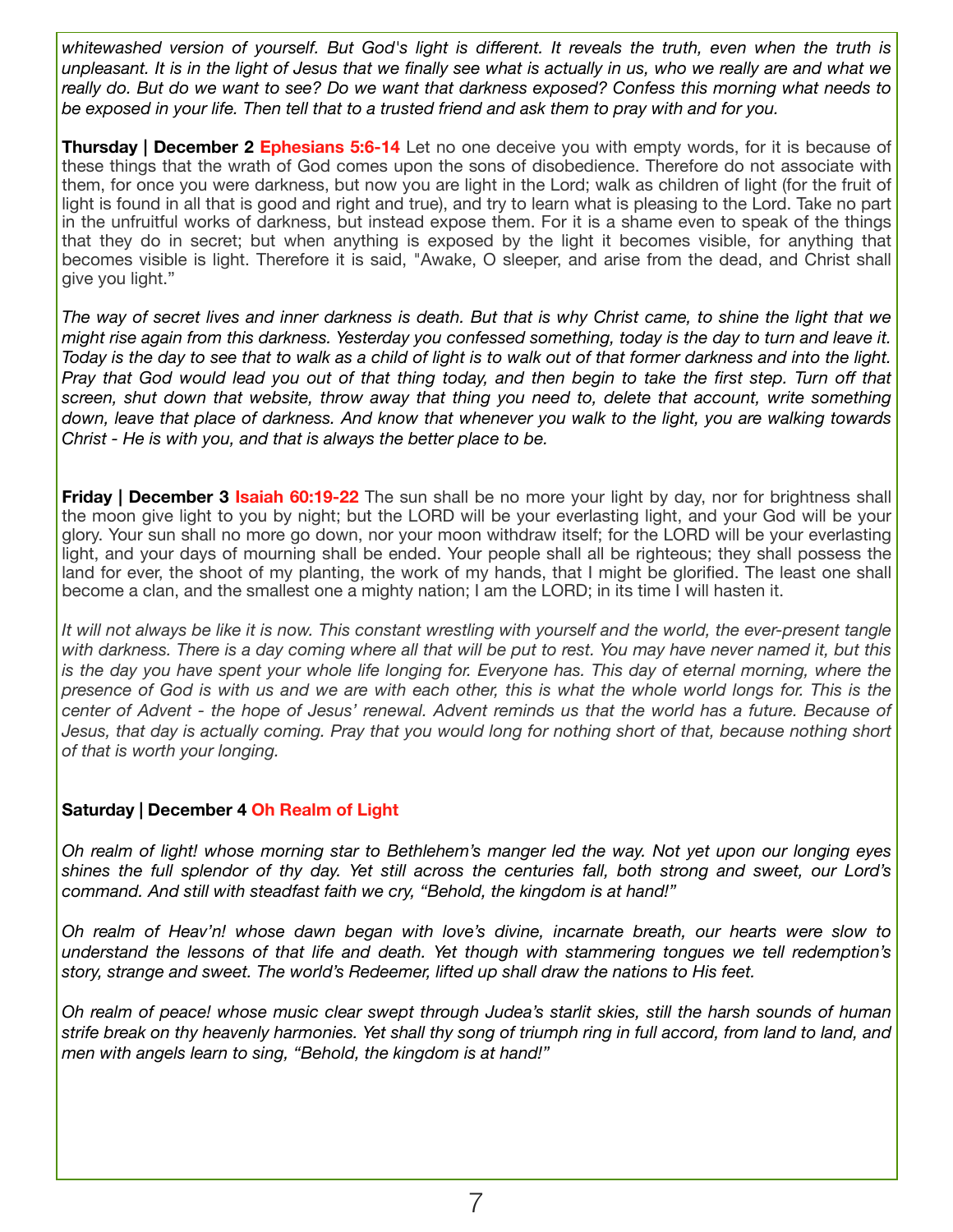

### Week 2 | December 5 - 11 **LOST & FOUND**



*We have a home. We have a way home.*

**Sunday | December 5 Psalms 119:105-106** Your word is a lamp to my feet and a light to my path. I have sworn an oath and confirmed it, to keep your righteous rules. I am severely afflicted; give me life, O Lord, according to your word! Accept my freewill offerings of praise, O Lord, and teach me your rules. I hold my life in my hand continually, but I do not forget your law. The wicked have laid a snare for me, but I do not stray from your precepts. Your testimonies are my heritage forever, for they are the joy of my heart. I incline my heart to perform your statutes forever, to the end.

*It is hard to know where to go, it is hard to know what to do. This confusion is one of the hallmarks of being human. We do not always know the way. We spend so much of our life confused, we have no idea who to believe. This can be so painful - until you realize that that is normal for the world, and that's why we look to God instead. The word of God is a light to our feet - it shows us the way so that we can walk straight - so that we can go somewhere worth going. This Psalm is in part about scripture, yes. Indeed there is so much wisdom in scripture for showing us the way in life. But it is ultimately about Christ, the Word made flesh. He is the Word to end all words. He is the path. He is the one that turns us from being lost, to being found. Pray that you would not walk alone in your confusion, but that by studying the word of God and relying on the Word made Flesh you would find the way, the truth and the life.* 

**Monday | December 6 Mark 1:1-3** The beginning of the gospel of Jesus Christ, the Son of God. As it is written in Isaiah the prophet, "Behold, I send my messenger before your face, who will prepare your way, the voice of one crying in the wilderness: 'Prepare the way of the Lord, make his paths straight.'"

*To live in the world is to live in the wilderness, in exile. But there is a way home, and there is Someone to lead us home. Have you ever considered the remarkable fact that Someone has gone before you? That even when you cannot quite see it yet, Someone has prepared the way for you. Even in your wilderness and your confusion, there is a God who goes before you, who protects you, who guides you. Even in the strange places, you are not alone. Because Jesus (whose name is Emmanuel - God with us) walks before us, creating a path. Pray a prayer of thankfulness, that even when you think you are lost, God is with you, making a way.*

**Tuesday | December 7 Luke 15:6, 9 & 32** He calls together his friends and his neighbors, saying to them, 'Rejoice with me, for I have found my sheep that was lost.' / 'She calls together her friends and neighbors, saying, 'Rejoice with me, for I have found the coin that I had lost.' / 'It was fitting to celebrate and be glad, for this your brother was dead, and is alive; he was lost, and is found.'

*Yesterday you considered that God is with you, and that he goes before you and makes a way for you. But there is more than that too. He does not just walk before you, he has actually come out to find you! Over and over, Jesus tells stories that describe him as the crazed lover, the one that defies all logic and reason to go out and find something that he loves. Did you know that it is you? It is you that he goes out to find. Pray and ask God to open your eyes to the remarkable reality that he loves you, individually and specifically. He loves you enough to leave everything, come and find you, and take you home.*

Wednesday | December 8 **Isaiah 40:1-5** Comfort, comfort my people, says your God. Speak tenderly to Jerusalem, and cry to her that her warfare is ended, that her iniquity is pardoned, that she has received from the LORD's hand double for all her sins. A voice cries: "In the wilderness prepare the way of the LORD, make straight in the desert a highway for our God. Every valley shall be lifted up, and every mountain and hill be made low; the uneven ground shall become level, and the rough places a plain. And the glory of the LORD shall be revealed, and all flesh shall see it together, for the mouth of the LORD has spoken."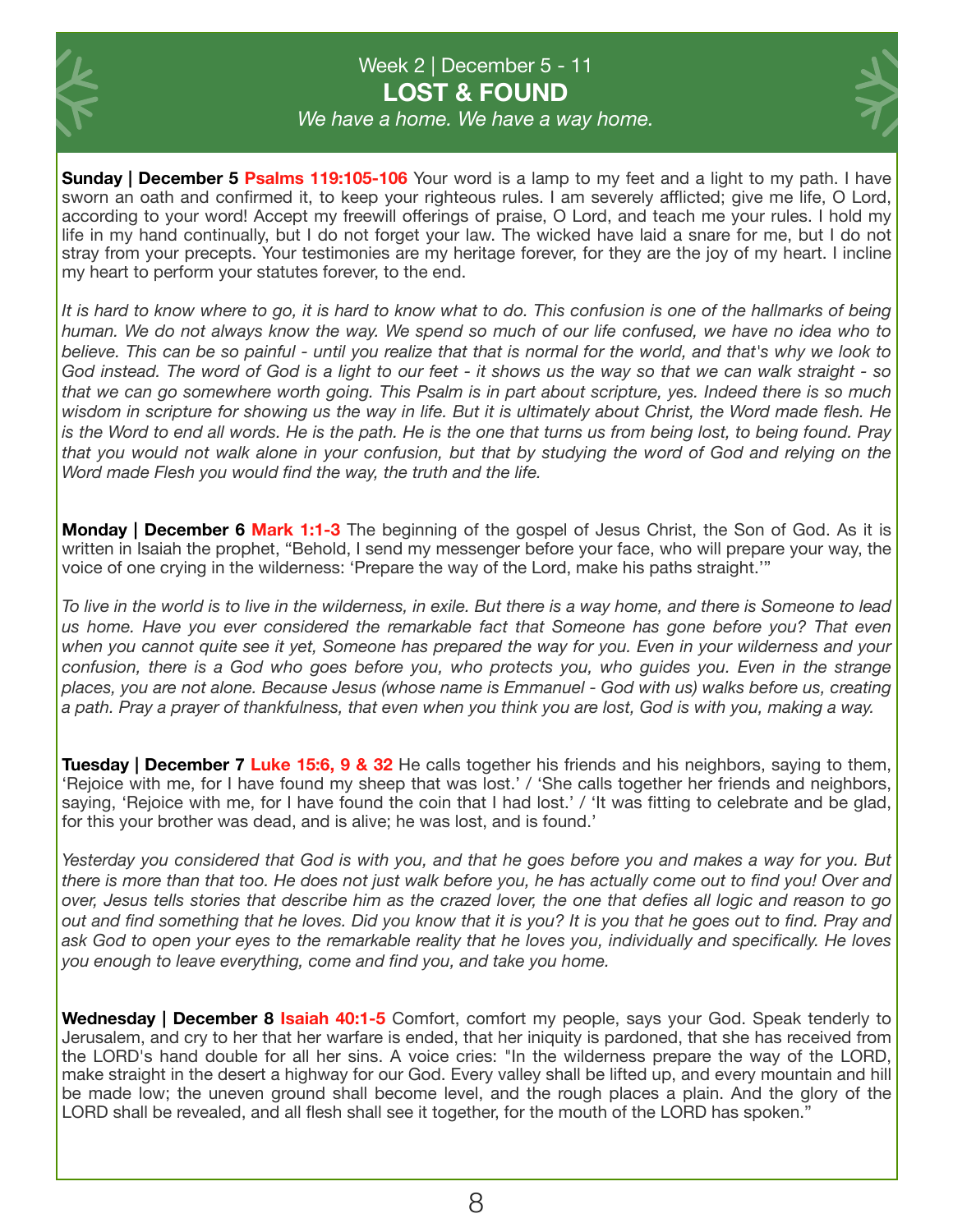*Think of a child lost in a crowd, and then think of the comfort that follows when she is found by her parent. Think of the overwhelming peace that settles in when you know that you were lost, but now you are found. This is the comfort that God is bringing the world. The comfort of suddenly being found. We are lost in our selfishness, lost in our depression, lost in our scrolling, lost in our injustice, lost in our wars, lost in our politics, lost in our lies, lost in our wilderness of a world. We have gotten ourselves lost and it is nobody's*  fault but ours. And yet - God will find us. And God will bring comfort. He will hold us like the Father that he *is, and tell us that the night is gone, and that morning has come. That the war is over. That all has been forgiven, and that all will be made well. Spend a moment of silence, and try your best to envision yourself*  found and in his arms. Try to imagine that the war is over.

**Thursday | December 9 Isaiah 55:1-8** "Come, everyone who thirsts, come to the waters; and he who has no money, come, buy and eat! Come, buy wine and milk without money and without price. Why do you spend your money for that which is not bread, and your labor for that which does not satisfy? Listen diligently to me, and eat what is good, and delight yourselves in rich food. Incline your ear, and come to me; hear, that your soul may live; and I will make with you an everlasting covenant, my steadfast, sure love for David. Behold, I made him a witness to the peoples, a leader and commander for the peoples. Behold, you shall call a nation that you do not know, and a nation that did not know you shall run to you, because of the Lord your God, and of the Holy One of Israel, for he has glorified you."Seek the Lord while he may be found; call upon him while he is near; let the wicked forsake his way, and the unrighteous man his thoughts; let him return to the Lord, that he may have compassion on him, and to our God, for he will abundantly pardon. For my thoughts are not your thoughts, neither are your ways my ways, declares the Lord.

*We spend our lives searching after so many things. Spending money where we think it will buy us happiness, spinning our time away trying to feel like we are worth something. "Why do you do it?" God gently says to his people. "Here I am. I am everything you are looking for, and more. Come find me." It is somewhat incredible that the mysterious God who created everything from nothing reveals himself. He can actually be found. Today, think of how you can look for him. Look for him in the ordinary moments and places of your day. Walk around in the wonder that God can be found.* 

**Friday | December 10 Luke 3:1-6** In the fifteenth year of the reign of Tiber'i-us Caesar, Pontius Pilate being governor of Judea, and Herod being tetrarch of Galilee, and his brother Philip tetrarch of the region of Iturae'a and Trachoni'tis, and Lysa'ni-as tetrarch of Abile'ne, in the high-priesthood of Annas and Ca'iaphas, the word of God came to John the son of Zechari'ah in the wilderness; and he went into all the region about the Jordan, preaching a baptism of repentance for the forgiveness of sins. As it is written in the book of the words of Isaiah the prophet, "The voice of one crying in the wilderness: Prepare the way of the Lord, make his paths straight. Every valley shall be filled, and every mountain and hill shall be brought low, and the crooked shall be made straight, and the rough ways shall be made smooth; and all flesh shall see the salvation of God."

*Every valley. Every mountain. All flesh. We have spent time this week considering that God came looking for you, and loves you, and can be found by you. But now consider the vastness of God's advent. He came so that every valley may be filled and every mountain brought low. He came so that all flesh shall see the salvation of God. Consider God's vast love for all things and ask yourself - How can you be a part of that? How can you be a part of God's renewal of all things? Pray and ask how you can be a part of shining his light into a dark world, how can you be a part of bringing his joy to all the world.* 

#### **Saturday | December 11 Joy to the World**

*Joy to the world! The Lord is come; Let earth receive her King; let every heart prepare him room, and heaven and nature sing, and heaven and nature sing, and heaven, and heaven, and nature sing. / Joy to the earth! the Savior reigns; Let men their songs employ; While fields and floods, rocks, hills, and plains repeat the sounding joy. / No more let sins and sorrows grow, nor thorns infest the ground; he comes to make his blessings flow far as the curse is found. / He rules the world with truth and grace, and makes the nations prove the glories of his righteousness, and wonders of his love.*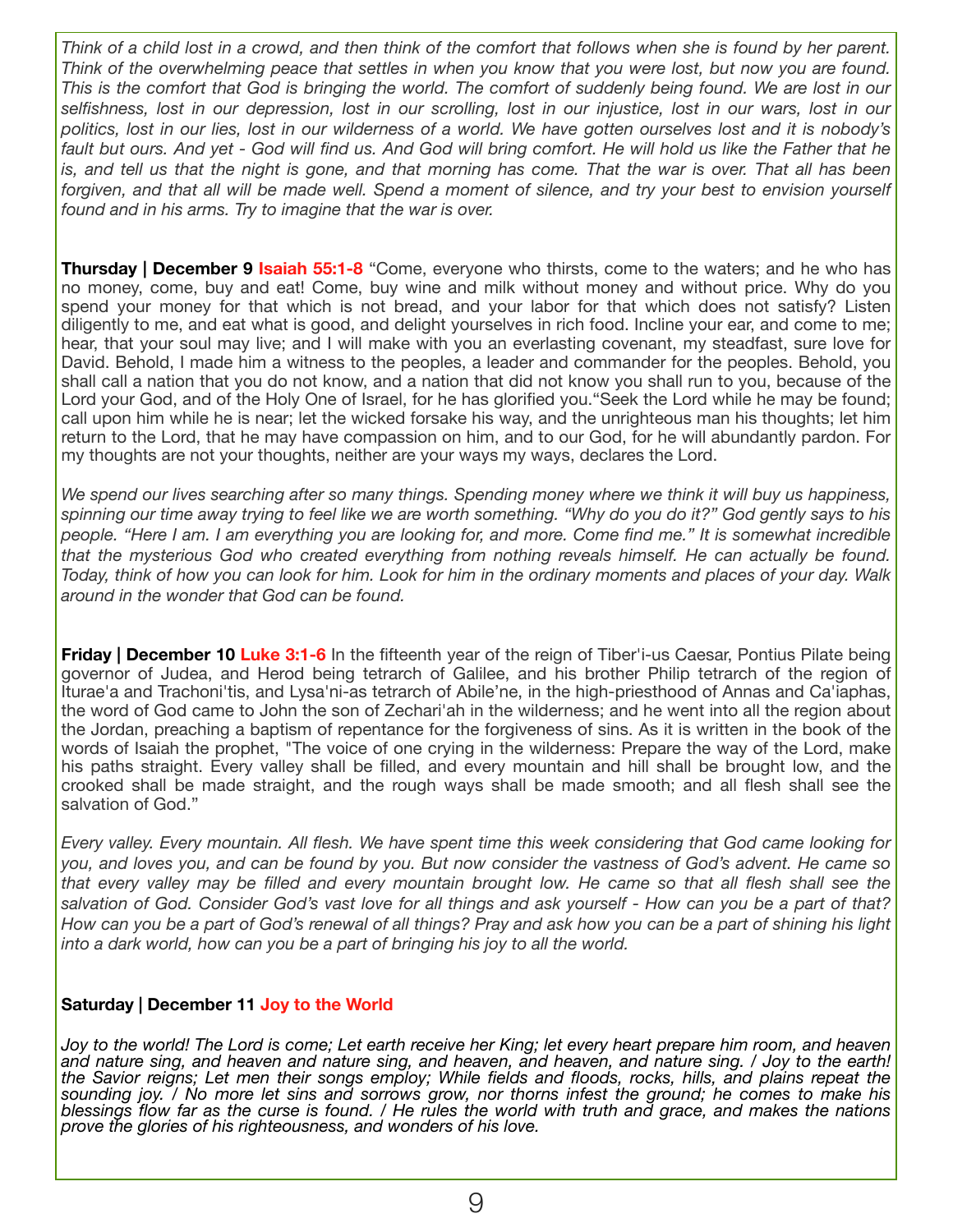

#### Week 3 | December 12 - 18 **FREEDOM & SLAVERY**



*"He has sent me to proclaim liberty to the captives."*

**Sunday | December 12 Ephesians 2:13 & Leviticus 26:13** But now in Christ Jesus you who once were far off have been brought near by the blood of Christ. / I am the LORD your God, who brought you out of the land of Egypt so you would no longer be their slaves. I broke the yoke of slavery from your neck so you can walk with your heads held high.

*We were far off, and we were slaves. But by coming near, God has set us free. Consider that running away from the presence of God always lands us in slavery to some other master - a master who does not love us. But when we are near to God, he is the light burden, and the easy yoke. Under his gentle hand we are finally free to be who we were made to be. Put another way - in his presence, we finally become fully human. Fully alive. We finally walk with our heads held high. Pray that you would see that apart from him you are always enslaved, but in the nearness of God you are finally free.*

**Monday | December 13 Luke 4:16-21** And he came to Nazareth, where he had been brought up. And as was his custom, he went to the synagogue on the Sabbath day, and he stood up to read. And the scroll of the prophet Isaiah was given to him. He unrolled the scroll and found the place where it was written, "The Spirit of the Lord is upon me, because he has anointed me to proclaim good news to the poor. He has sent me to proclaim liberty to the captives and recovering of sight to the blind, to set at liberty those who are oppressed, to proclaim the year of the Lord's favor. "And he rolled up the scroll and gave it back to the attendant and sat down. And the eyes of all in the synagogue were fixed on him. And he began to say to them, "Today this Scripture has been fulfilled in your hearing."

*Yesterday we considered how the nearness of God sets us free, but today, consider that he has come not just for you but to set the whole world free. When he teaches in the temple, Jesus talks about proclaiming liberty to captives and giving sight to the blind. Jesus loves the vulnerable and the oppressed and he has come to set them free from all the forms of sin and death. Pray today that you would turn your head to the vulnerable, just as God has turned his head to you. We were the vulnerable and the oppressed until God's nearness set us free, so think today on how you can serve those in need as God served you when you were in need.*

**Tuesday | December 14 Romans 15:4-13** As it is written, "Therefore I will praise thee among the Gentiles, and sing to thy name"; and again it is said, "Rejoice, O Gentiles, with his people"; and again, "Praise the Lord, all Gentiles, and let all the peoples praise him"; and further Isaiah says, "The root of Jesse shall come, he who rises to rule the Gentiles; in him shall the Gentiles hope." May the God of hope fill you with all joy and peace in believing, so that by the power of the Holy Spirit you may abound in hope.

*God is coming to be our king, our ruler. If you may balk at this suggestion of his authority, think about how*  we actually long so deeply for a good ruler. Think about how much time and ink is spent rightfully lamenting *those people in power who act selfishly and unjustly. Think of how we physically and mentally suffer under their unjust acts. But Jesus will be a better king, the one for whom we have always longed. He is the king who sets captives free to be human and flourish. Pray today that you would long for no other kingdom but the kingdom of God, and that you would put your hope in no other king but Jesus the king.*

**Wednesday | December 15 Zephaniah 3:14-17** Sing aloud, O daughter of Zion; shout, O Israel! Rejoice and exult with all your heart, O daughter of Jerusalem! The LORD has taken away the judgments against you, he has cast out your enemies. The King of Israel, the LORD, is in your midst; you shall fear evil no more. On that day it shall be said to Jerusalem: "Do not fear, O Zion; let not your hands grow weak. The LORD, your God, is in your midst, a warrior who gives victory; he will rejoice over you with gladness, he will renew you in his love; he will exult over you with loud singing."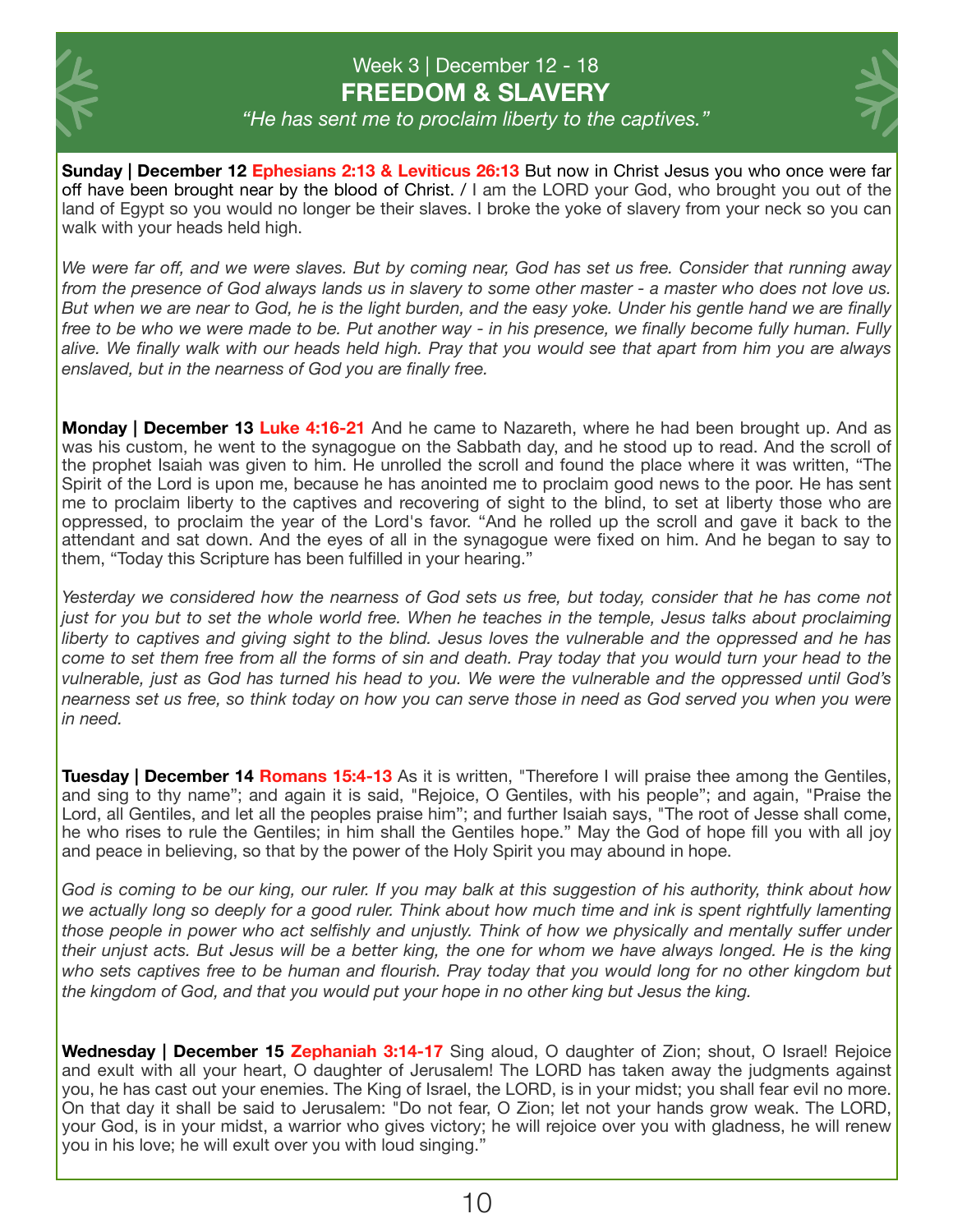*The king we are waiting for is a king unlike any we have ever known. He is strong, he is tender, he is just, he is forgiving. Here God is a warrior, a judge, a protector and a lover. He fights for us, he pronounces us innocent, he comforts us, and he sings over us. This is the only king who deserves your service. Pray that he would reign in your life.*

**Thursday | December 16 Psalms 27:1-4** The LORD is my light and my salvation; whom shall I fear? The LORD is the stronghold of my life; of whom shall I be afraid? When evildoers assail me, uttering slanders against me, my adversaries and foes, they shall stumble and fall. Though a host encamp against me, my heart shall not fear; though war arise against me, yet I will be confident. One thing have I asked of the LORD, that will I seek after; that I may dwell in the house of the LORD all the days of my life, to behold the beauty of the LORD, and to inquire in his temple.

In an age of darkness, it is helpful to admit that there really is a battle raging. Evil exists, and suffering is real. *Whether physically or mentally, whether from human enemies or spiritual enemies, to live in the world is to be assailed and assaulted. We trip and we fall not just because we are fallen and sinful people (though we are), it is also because evil wants to ruin us and take us captive. Unless we understand this, we will not see how marvelous it is that we have a strong God who has come to fight our battles. Here the Psalmist acknowledges the fight of life, but takes refuge in God his protector. Even more, he sees that the end of the battle will not just be victory - but beauty. He will be with His God - and so will we. Pray that today you would acknowledge the battle, see God as your protector, and trust that the end will be beautiful.* 

**Friday | December 17 Isaiah 11:1-10** There shall come forth a shoot from the stump of Jesse, and a branch shall grow out of his roots. And the Spirit of the LORD shall rest upon him, the spirit of wisdom and understanding, the spirit of counsel and might, the spirit of knowledge and the fear of the LORD. And his delight shall be in the fear of the LORD. He shall not judge by what his eyes see, or decide by what his ears hear; but with righteousness he shall judge the poor, and decide with equity for the meek of the earth; and he shall smite the earth with the rod of his mouth, and with the breath of his lips he shall slay the wicked. Righteousness shall be the girdle of his waist, and faithfulness the girdle of his loins. The wolf shall dwell with the lamb, and the leopard shall lie down with the kid, and the calf and the lion and the fatling together, and a little child shall lead them. The cow and the bear shall feed; their young shall lie down together; and the lion shall eat straw like the ox. The sucking child shall play over the hole of the asp, and the weaned child shall put his hand on the adder's den. They shall not hurt or destroy in all my holy mountain; for the earth shall be full of the knowledge of the LORD as the waters cover the sea. In that day the root of Jesse shall stand as an ensign to the peoples; him shall the nations seek, and his dwellings shall be glorious.

*This week we have considered that apart from God we are enslaved, but he has come to set us free. Further, we have seen that he has come to set the whole world free and deliver us from evil and suffering. We have seen that this is not just an image of victory, but of beauty and comfort. Here, in this passage, is a vision of the end we are hoping for: a king who ushers in an eternal peace, where wolves lay with lambs and lions with calves. This is a vision of what is to come, and it will be glorious.*

#### **Saturday | December 18 O Holy Night**

*O holy night, the stars are brightly shining, It is the night of the dear Savior's birth. Long lay the world in sin and error pining, 'till he appeared and the soul felt its worth. A thrill of hope the weary world rejoices, for yonder breaks a new and glorious morn. Fall on your knees, Oh hear the angel voices! O night divine! O night when Christ was born. O night, O holy night, O night divine.* 

*Led by the light of Faith serenely beaming; with glowing hearts by his cradle we stand. So, led by light of a star sweetly gleaming, here come the wise men from Orient land. The King of Kings lay thus in lowly manger, in all our trials born to be our friend. He knows our need, to our weakness no stranger! Behold your King! Before Him lowly bend! Behold your King! Your King! Before him bend!* 

*Truly He taught us to love one another; his law is love and His gospel is peace. Chains shall he break, for the slave is our brother, and in his name all oppression shall cease. Sweet hymns of joy in grateful chorus raise we; Let all within us praise his Holy name! Christ is the Lord, then ever! ever praise we! His pow'r and glory, evermore proclaim! His pow'r and glory, evermore proclaim!*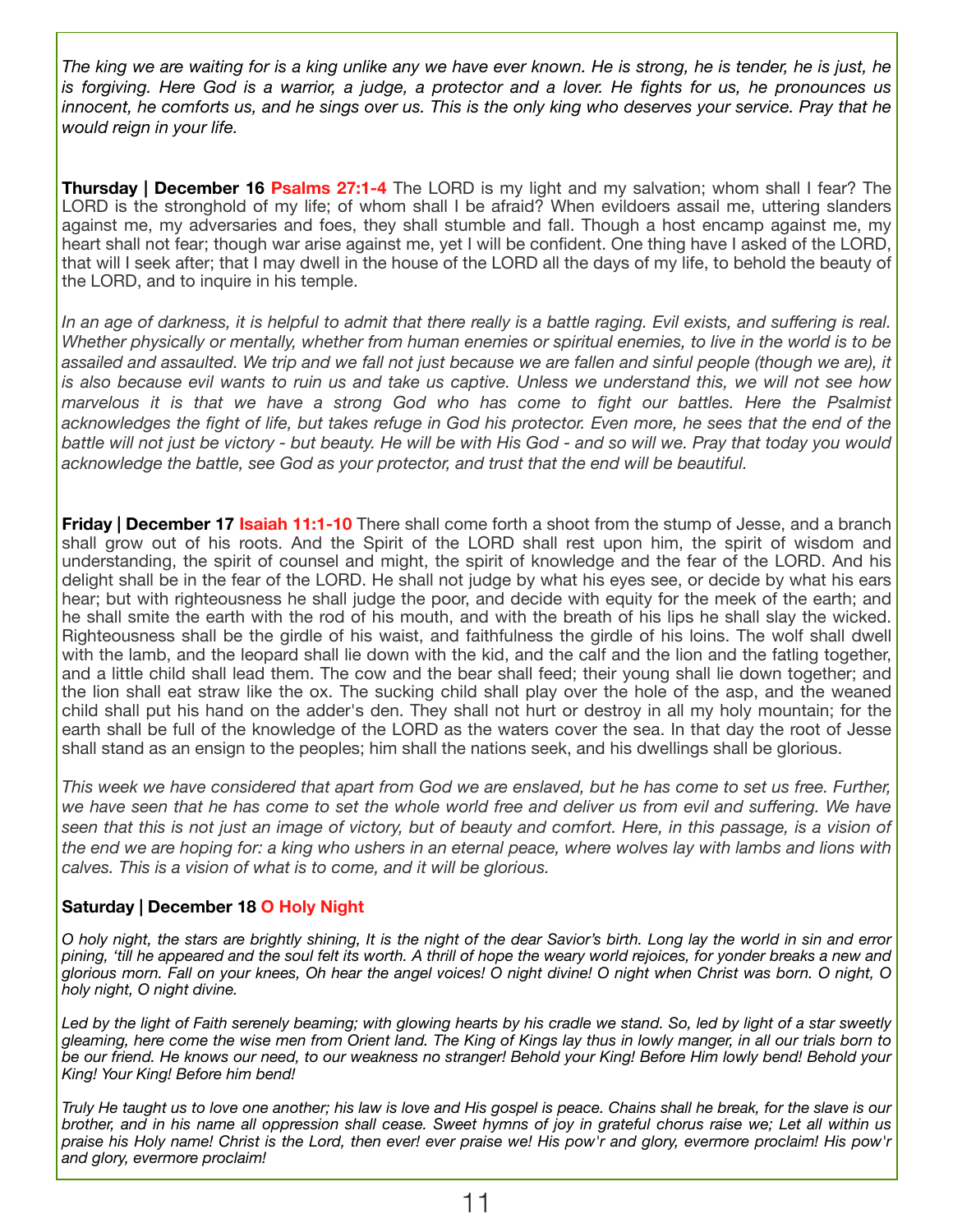

# Week 4 | December 19-25 **HE IS COMING.**

*On longing for the King to come.* 



**Sunday | December 19 Luke 2:25-33** Now there was a man in Jerusalem, whose name was Simeon, and this man was righteous and devout, looking for the consolation of Israel, and the Holy Spirit was upon him. And it had been revealed to him by the Holy Spirit that he should not see death before he had seen the Lord's Christ. And inspired by the Spirit he came into the temple; and when the parents brought in the child Jesus, to do for him according to the custom of the law, he took him up in his arms and blessed God and said, "Lord, now lettest thou thy servant depart in peace, according to thy word; for mine eyes have seen thy salvation which thou hast prepared in the presence of all peoples, a light for revelation to the Gentiles, and for glory to thy people Israel." And his father and his mother marveled at what was said about him.

*For Simeon, that advent of the Messiah is the very culmination of his life. This is all he has hoped for. He can now leave life in peace. Like Simeon, in Advent we we celebrate that God has come near to a people who were far. Like Simeon, in Advent, we practice yearning for this salvation to come. Meditate on what it would be like to yearn for this. Confess what you actually spend your life yearning for.* 

**Monday | December 20 Mark 13:33-37** Take heed, watch; for you do not know when the time will come. It is like a man going on a journey, when he leaves home and puts his servants in charge, each with his work, and commands the doorkeeper to be on the watch. Watch therefore - for you do not know when the master of the house will come, in the evening, or at midnight, or at cockcrow, or in the morning — lest he come suddenly and find you asleep. And what I say to you I say to all: Watch."

*It is an odd life we spend as Christians, living in constant and vigilant expectation for something to happen. But when you think about it, aren't we all living life this way? Hoping that some moment will come that will change everything else? The difference for Christians, then, is that we stake our lives on it and say it out loud. We live in faith that such a fantastic story is actually true. We hang everything on the idea that Jesus really did come, and really is coming again. Think of a child this week, waiting for Christmas morning. They can't think about anything else. Everything is hanging on it. Now consider that that is the right Christian posture towards life - we're waiting for the King to come back. Everything is hanging on it.* 

**Tuesday | December 21 Psalm:130 5-8** I wait for the Lord, my soul waits, and in his word I hope; my soul waits for the Lord more than watchmen for the morning, more than watchmen for the morning. O Israel, hope in the Lord! For with the Lord there is steadfast love, and with him is plentiful redemption. And he will redeem Israel from all his iniquities.

*To wait for the Lord means that there is a hope that cannot be satisfied in this moment. To wait for the Lord means that there is a longing that cannot be helped in this world. If you feel like something is missing - it's because it is. This is why we must guard our hopes. We must make sure not to fill that God-shaped hole in our hearts with politics, sex, money, success, social media attention, or anything else. Remember that your restlessness has meaning. It teaches you about the King that is coming. Guard that as a holy discontentment. And don't let something lesser trick you into temporary relief. You were meant to stay up the night watching for the King.* 

**Wednesday | December 22 Luke 24:32** They said to each other, "Did not our hearts burn within us while he talked to us on the road, while he opened to us the Scriptures?"

*Life can often feel empty. We sense we should feel more, experience more meaning, desire the right things more fiercely, and have full hearts when hearts ought to be full. But life's not like that. Our desires and thoughts mix and match. We feel sad when we ought to feel happy and numb when we ought to feel sad. Holidays like Christmas often highlight this confusion. Yet it's worth noting that our desires can be like a*  compass. They are not true north, but they do point to something. They point to a longing to be fulfilled. As if *we were made for full hearts, and we just can't figure out how to get there. How settling is it, then, to read that when King Jesus is near that hearts are set on fire? How fitting, it seems, that when he walks with the*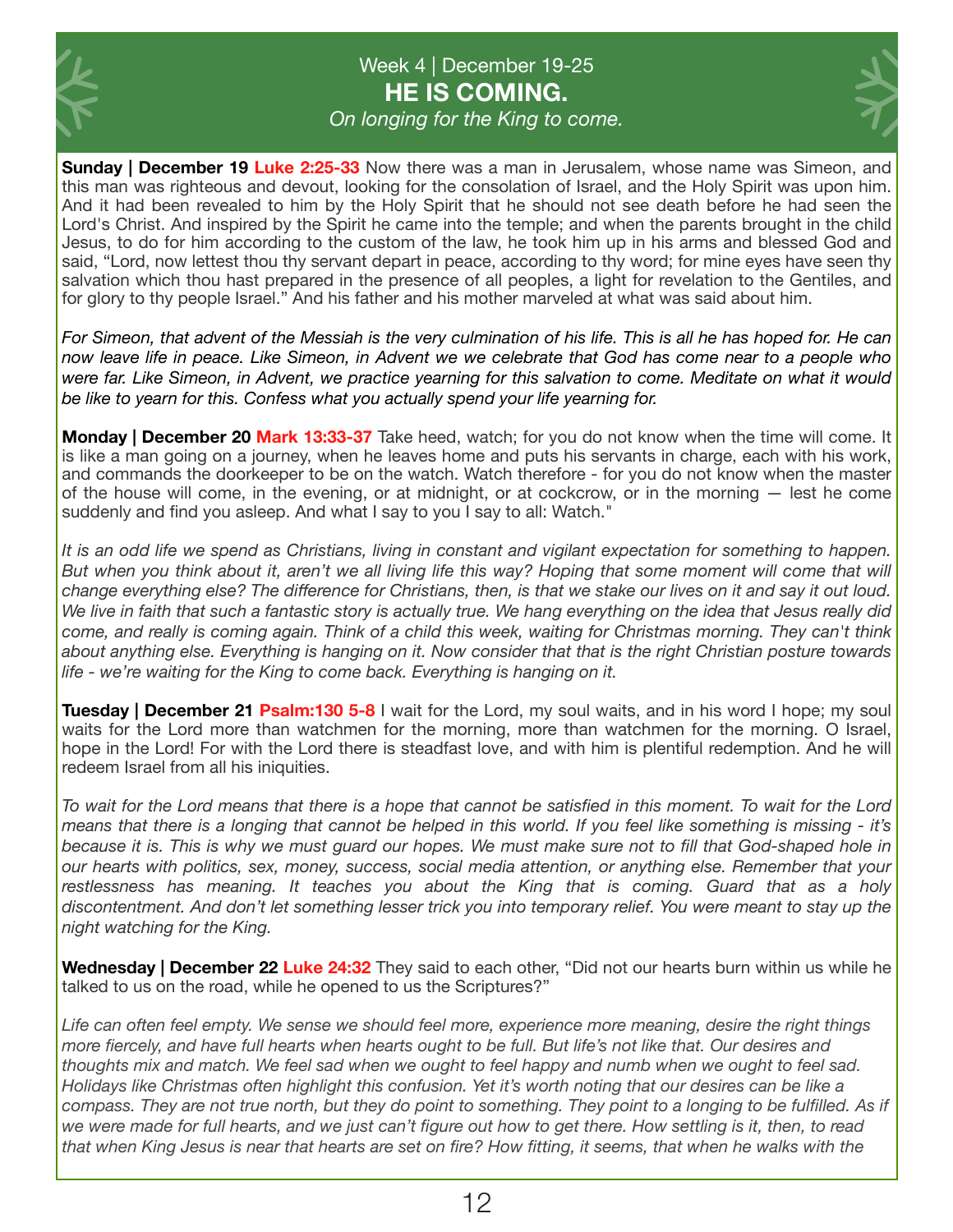*disciples on the road to Emmaus their hearts burn within them. Our longings are not so far off. The advent of the King means that we won't always live with mixed up desires, but that one day our hearts will burn with the hope they were made for.*

**Thursday | December 23 Luke 2:8-15** And in that region there were shepherds out in the field, keeping watch over their flock by night. And an angel of the Lord appeared to them, and the glory of the Lord shone around them, and they were filled with fear. And the angel said to them, "Be not afraid; for behold, I bring you good news of a great joy which will come to all the people; for to you is born this day in the city of David a Savior, who is Christ the Lord. And this will be a sign for you: you will find a babe wrapped in swaddling cloths and lying in a manger." And suddenly there was with the angel a multitude of the heavenly host praising God and saying, "Glory to God in the highest, and on earth peace among men with whom he is pleased!" When the angels went away from them into heaven, the shepherds said to one another, "Let us go over to Bethlehem and see this thing that has happened, which the Lord has made known to us."

*This morning, try to imagine the shepherds. You've heard this story so much that the extraordinary has become normal. But think again. These were normal shepherds, doing their normal job, on a normal night, when suddenly something happens that changes everything, and changes it forever. This is the core truth of the incarnation. Jesus - who is the King we have been waiting for, who is the Way we have been looking for, who is the presence of God made manifest - changes everything! He comes into our ordinary and makes it extraordinary. Nothing will be the same again, because Emmanuel is coming.*

**Friday | December 24 O Come, O Come, Emmanuel** Now that you have spent weeks reading and pondering what it means that God is coming, read this old song with new eyes and ears. Pray that you would feel the longing it communicates:

*O come, O come, Emmanuel, and ransom captive Israel that mourns in lonely exile here until the Son of God appears. Rejoice! Rejoice! Emmanuel shall come to thee, O Israel. /* O come, Thou Rod of Jesse, free thine own from Satan's tyranny. From depths of hell Thy people save, and give them victory o'er the grave. Rejoice! Rejoice! Emmanuel shall come to thee, O Israel. / O come, Thou Dayspring, from on high, and cheer us by Thy drawing nigh. Disperse the gloomy clouds of night and death's dark shadows put to flight. Rejoice! Rejoice! Emmanuel Shall come to thee, O Israel. / O come, Thou Key of David, come and open wide our heavenly home. Make safe the way that leads on high and close the path to misery. Rejoice! Rejoice! Emmanuel Shall come to thee, O Israel. / O come, Adonai, Lord of might, who to Thy tribes, on Sinai's height. In ancient times didst give the law in cloud and majesty and awe. Rejoice! Rejoice! Emmanuel Shall come to thee, O Israel.

**Saturday | December 25 Matthew 1:18-23** Now the birth of Jesus Christ took place in this way. When his mother Mary had been betrothed to Joseph, before they came together she was found to be with child of the Holy Spirit; and her husband Joseph, being a just man and unwilling to put her to shame, resolved to divorce her quietly. But as he considered this, behold, an angel of the Lord appeared to him in a dream, saying, "Joseph, son of David, do not fear to take Mary your wife, for that which is conceived in her is of the Holy Spirit; she will bear a son, and you shall call his name Jesus, for he will save his people from their sins. "All this took place to fulfill what the Lord had spoken by the prophet: "Behold, a virgin shall conceive and bear a son, and his name shall be called Emmanuel" (which means, God with us).

*The story of the Bible is a story of presence. We began in the garden with God, then sin drove us out of God's presence. But the Old Testament is a story of God tracking down his people, and showing them his presence is tents and tabernacles, in pillars of smoke and columns of flame. He wants to be with us again. And that story culminates in today - Christmas, because today we celebrate that the presence of God has found us again, in the form of a baby boy. This is Emmanuel - God with us. In the body of a small baby, the presence of the infinite God who set the stars in motion is here with us. This is a fantasy tale unlike any other. This is a story you couldn't make up if you tried - and it's true. God is near, God is here - and nothing will ever be the same.*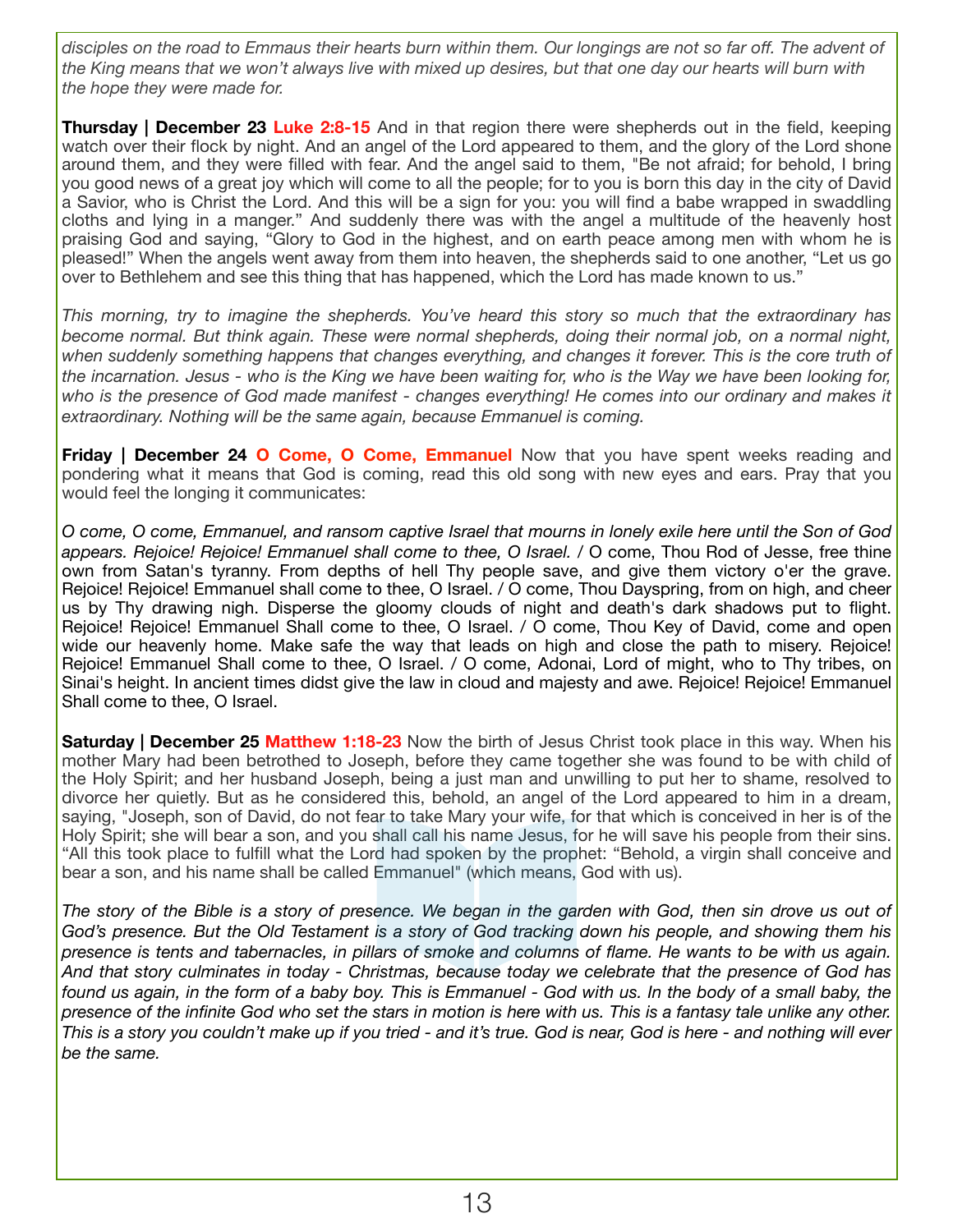# *Merry Christmas!*

*There are more readings for Christmas morning in the Christmas Morning Liturgy, on the next page or online at www.thecommonrule.org/advent-xmas-morning-liturgy.* 

*(For continued Scripture Before Phone readings up through January 1st, see the "All Things New" New Year's Devotional which continues after the Christmas Morning Liturgy .)* 

In light of the Advent of Jesus Christ the Son of God, and in hope for his second advent, we will spend the *remaining days of December meditating on how he is making all things new. Specifically, we will use this as a time to think about how we can be made new. This part of the devotional will lead you through passages on change, and also lead you through "The Common Rule Habit Planner," which is a resource for rethinking your ordinary habits and rhythms. This way, by New Year's Day, instead of having a few unattainable resolutions that you'll forget by January 5th, you'll have a renewed vision of who God is making you, and you'll also have some new habits and rhythms to put in place on January 1. The habit planner can be found at*  **www.thecommonrule.org***, and is also attached to the end of this PDF devotional.*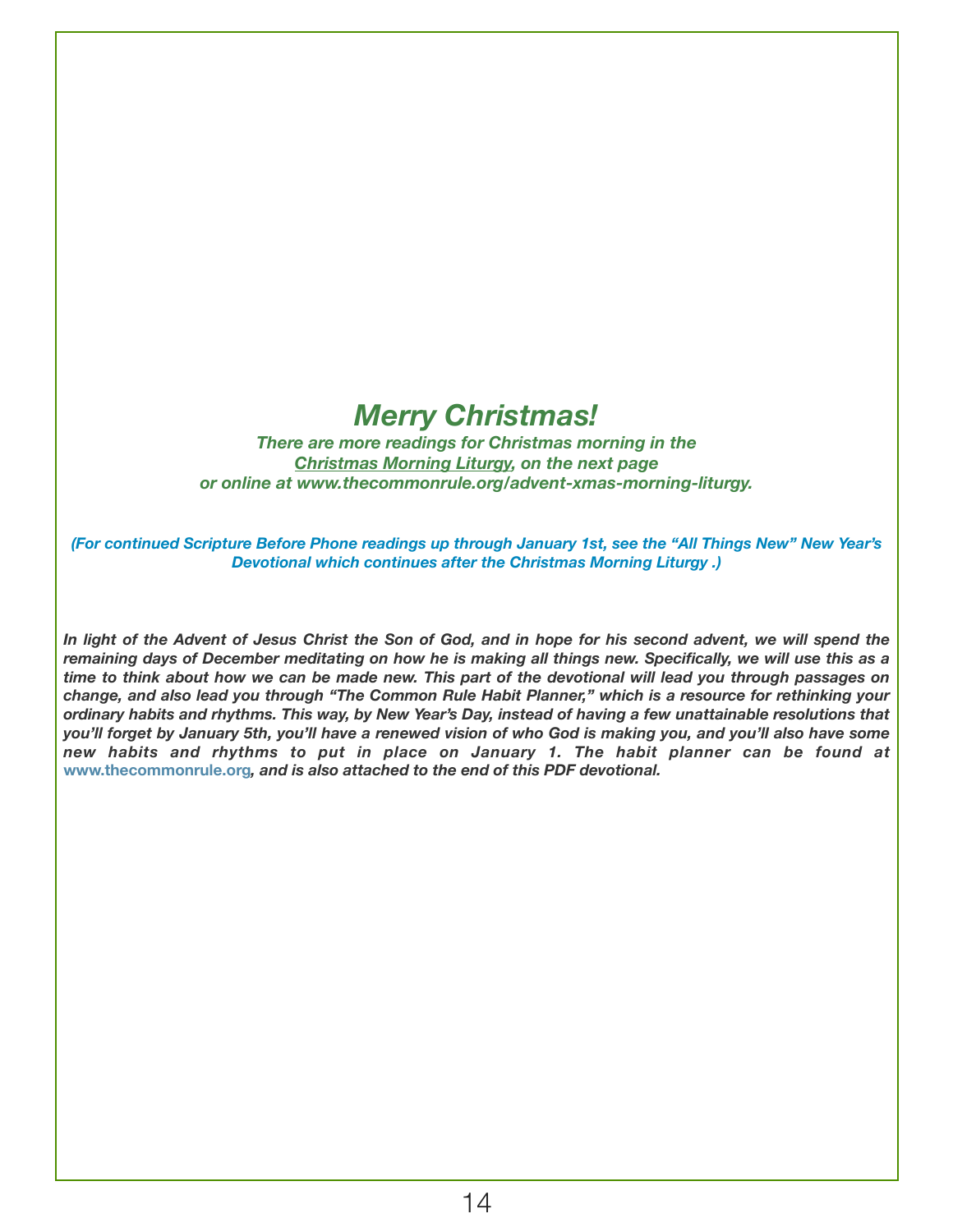**The Common Rule** Habits of Light for a World of Darkness

# **Advent Edition! A CHRISTMAS MORNING LITURGY**

**Instructions: This Christmas Morning Liturgy is a way to lean into the celebration of the incarnation on Christmas day. Work it in after Christmas breakfast, before you exchange gifts, or even after Christmas dinner if that is best. It takes about 10-15 minutes.**



**You will need:** Print copies of this liturgy for everyone, or go to [thecommonrule.org/advent-xmas-morning-liturgy](https://www.thecommonrule.org/advent-xmas-morning-liturgy) to read on a phone.



**For Reading:** You will need a Leader & one Reader. All scripture readings are printed here.



**Small Children**: This is written to involve small children, who have one repeated line: on your signal (perhaps the raising of your hand) they will act surprised & yell "Wow!!!" Make sure to practice one or twice beforehand. Older children might prefer to simply read along with the adults.



**Supplies:** In the case of small children, chocolate milk & marshmallows may be involved, if desired. This will help with excitement and attention span. Have milk poured in appropriate cups & plenty of marshmallows ready in advance.



**For Songs:** If the group is comfortable with signing the song verses, do so! If that will not be comfortable, just have everyone read them together.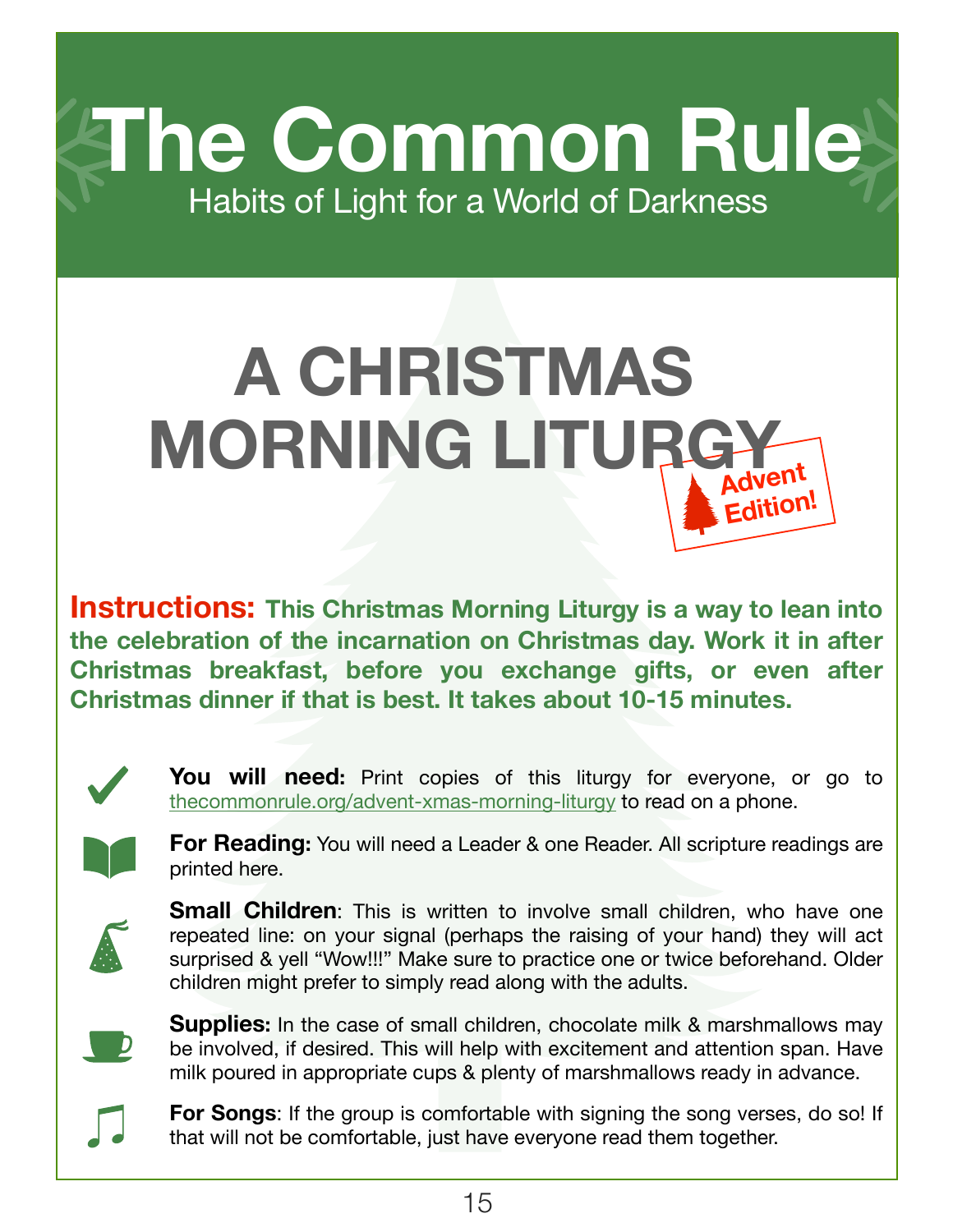

**Leader**: Merry Christmas!

**People**: Merry Christmas!

Leader: It was a real morning, with real people, with real bodies, like the ones sitting in this room, when a baby was born. This is how it happened:

**Reader**: *In those days a decree went out from Caesar Augustus that all the world should be registered. Joseph also went up from Galilee to Bethlehem to be registered with Mary, his betrothed, who was with child. And while they were there, the time came for her to give birth. And she gave birth to her firstborn son and wrapped him in swaddling cloths and laid him in a manger, because there was no place for them in the inn.* 

*[Leader signals children.]* **Children**: Wow!

**Leader:** I know! It was remarkable! This is why we sing:

**All Sing (or Read)**: *Away in a manger no crib for a bed. The little Lord Jesus laid down his sweet head. The stars in the sky looked down where he lay. The little Lord Jesus asleep on the hay.* 

**Leader to Children**: Do you think baby Jesus had milk in the barn? (*Entertain answers*.) Do you think he had chocolate milk? (*Entertain answers.*) Do you all want some chocolate milk while you hear more of the story? (*As chaos dies down, hand out chocolate milk*.) Now, everyone keep listening for the rest of the story:

**Reader**: *And in the same region there were shepherds out in the field, keeping watch over their*  flock by night. And an angel of the Lord appeared to them, and the glory of the Lord shone around *them, and they were filled with great fear. And the angel said to them, "Fear not, for behold, I bring you good news of great joy that will be for all the people. For unto you is born this day in the city of David a Savior, who is Christ the Lord. And this will be a sign for you: you will find a baby wrapped in swaddling cloths and lying in a manger." And suddenly there was with the angel a multitude of the heavenly host praising God and saying, "Glory to God in the highest, and on earth peace among those with whom he is pleased!" When the angels went away from them into heaven, the shepherds said to one another, "Let us go over to Bethlehem and see this thing that has happened, which the Lord has made known to us." And they went with haste and found Mary and Joseph, and the baby lying in a manger. And when they saw it, they made known the saying that had been told them concerning this child. And all who heard it wondered at what the shepherds told them.*

*[Leader signals children.]*  **Children**: Wow!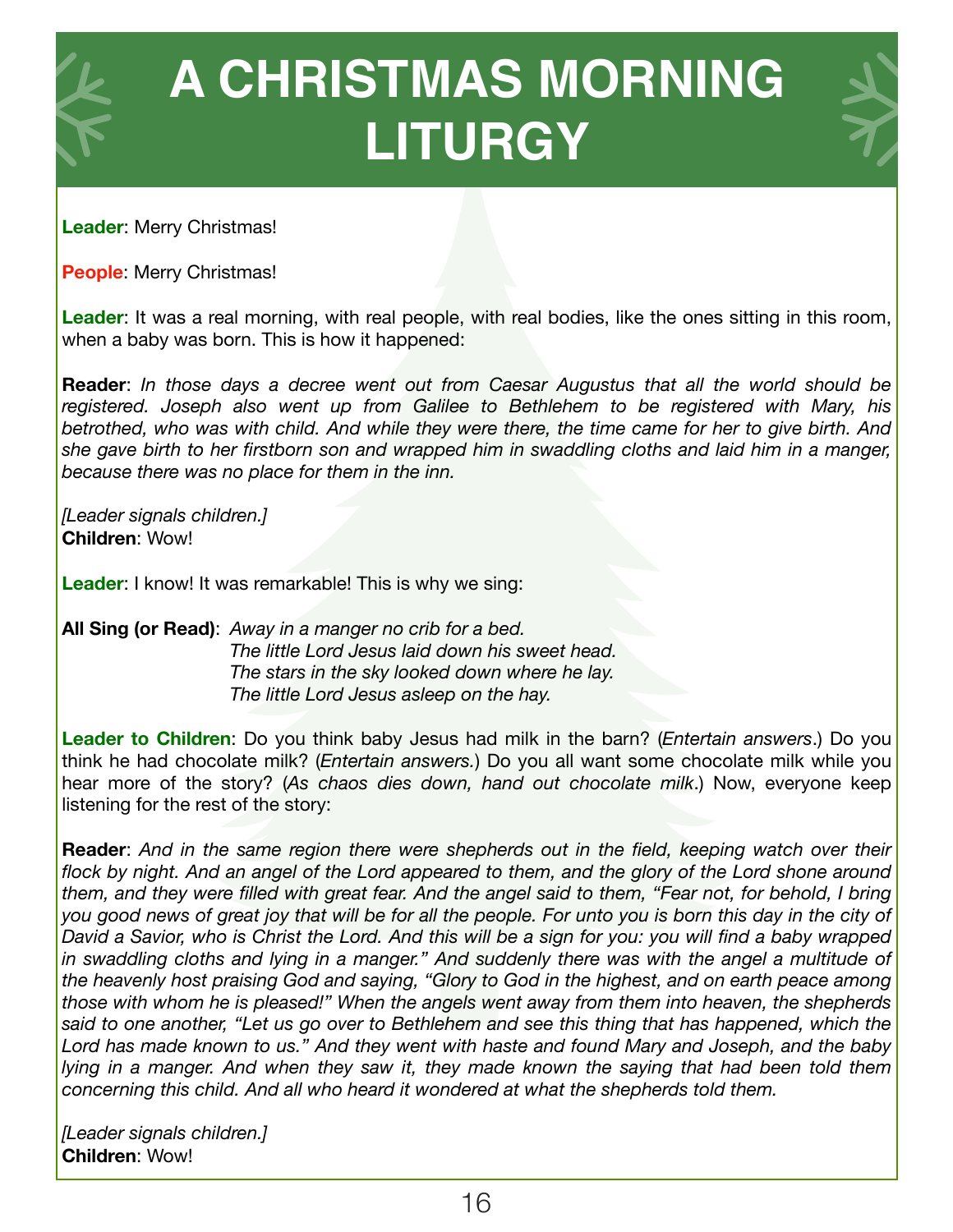**Leader**: I know. Can you believe it? A baby and a star. Fire and song. This is when the world was forever changed. It's this baby, who will save us from our sins. Can you believe it?

**People**: We believe it!

**Leader**: This is why we sing:

**All Sing (or Read)**: *Angels we have heard on high Sweetly singing o'er the plains And the mountains in reply Echoing their joyous strains* 

> *Gloria, in excelsis Deo Gloria, in excelsis Deo*

**Leader to Children**: Do you think the shepherds had sheep? (*Entertain answers*.) Are sheep white and fluffy? (*Entertain answers.*) What else is white and fluffy? (*Provide hints until marshmallows are guessed, hand out said marshmallows*.) Now, eat some marshmallows while we hear more.

**Leader to All**: Because there is much more! This baby grew up. Just like these children here. He became a boy who became a man who became a teacher. When he spoke - people were amazed! Listen to the kinds of things he said. He said that, because of him, we could finally be reconciled to God:

*Reader: Let not your hearts be troubled. Believe in God; believe also in me. I am the way, and the truth, and the life. No one comes to the Father except through me.* 

**Leader**: He said that, because of him, the vulnerable would finally be protected:

**Reader**: *The Spirit of the Lord is upon me, because he has anointed me to proclaim good news to the poor. He has sent me to proclaim liberty to the captives and recovering of sight to the blind, to set at liberty those who are oppressed, to proclaim the year of the Lord's favor.* 

Leader: He said that, because of him, we can all finally rest:

*Reader: Come to me, all who labor and are heavy laden, and I will give you rest. For my yoke is easy, and my burden is light.* 

**Leader**: Are you tired?

**People**: We are.

**Leader**: Then rest in Jesus. This is why we sing:

**All Sing (or Read):** *Come, thou long expected Jesus, born to set thy people free; from our fears and sins release us, let us find our rest in thee. Israel's strength and consolation, hope of all the earth thou art; dear desire of every nation, joy of every longing heart.* 

*(Second round of marshmallows optional here.)*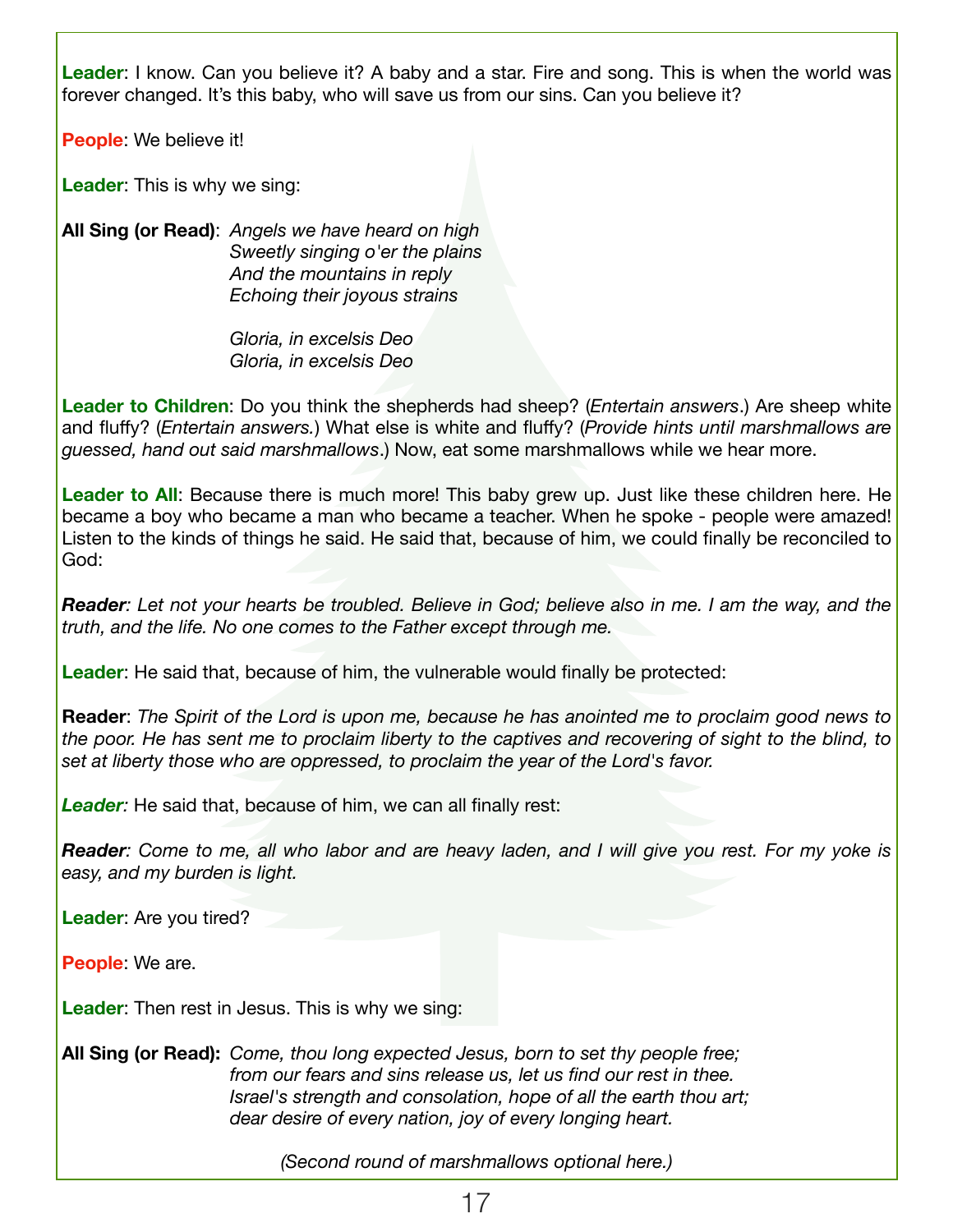**Leader:** Hear now the good news of this baby that was born: He was not just born, but he lived. And he did not just live, but he died. And he did not just die but he rose again. And he did not just rise again, but he will come again. To set all things right.

**People**: Let it be so!

**Leader**: Now, because of him, all that we've done and all that we've failed to do; all the good things and all the bad things, now they all fade away in the bright shadow of the love of Jesus the resurrected Son of God.

*[Leader signals children.]*  **Children**: Wow!

**Leader**: And when he comes again all people will beat their spears into plowshares. Melt their guns into spoons for food. Chains will break. War will be no more.

**People**: We are waiting for a day when the sun will rise on a new world. With no tears, no dying, and no pain.

**Leader**: It is Jesus who will bring this world. Can you believe it?

**People**: We believe it!

*[Leader signals children.]*  **Children**: Wow!

**Leader**: This is why we sing:

**All Sing (or Read):** *Joy to the world, the Lord is come Let earth receive her King Let every heart prepare Him room And Heaven and nature sing And Heaven and nature sing And Heaven, and Heaven, and nature sing* 

**Leader**: How we long for you to come again. For you we will celebrate. For you we will wait.

**All in Loud Voices**: *King of kings. Mighty God. Counselor. Emmanuel. Come again soon. Today, for you, we will celebrate. Tomorrow, for you, we will wait. Amen!*

# **The Common Rule**





[@thecommonrule](https://twitter.com/thecommonrule) [subscribe at www.thecommonrule.org](http://www.thecommonrule.org) [www.thecommonrule.org](http://www.thecommonrule.org)

18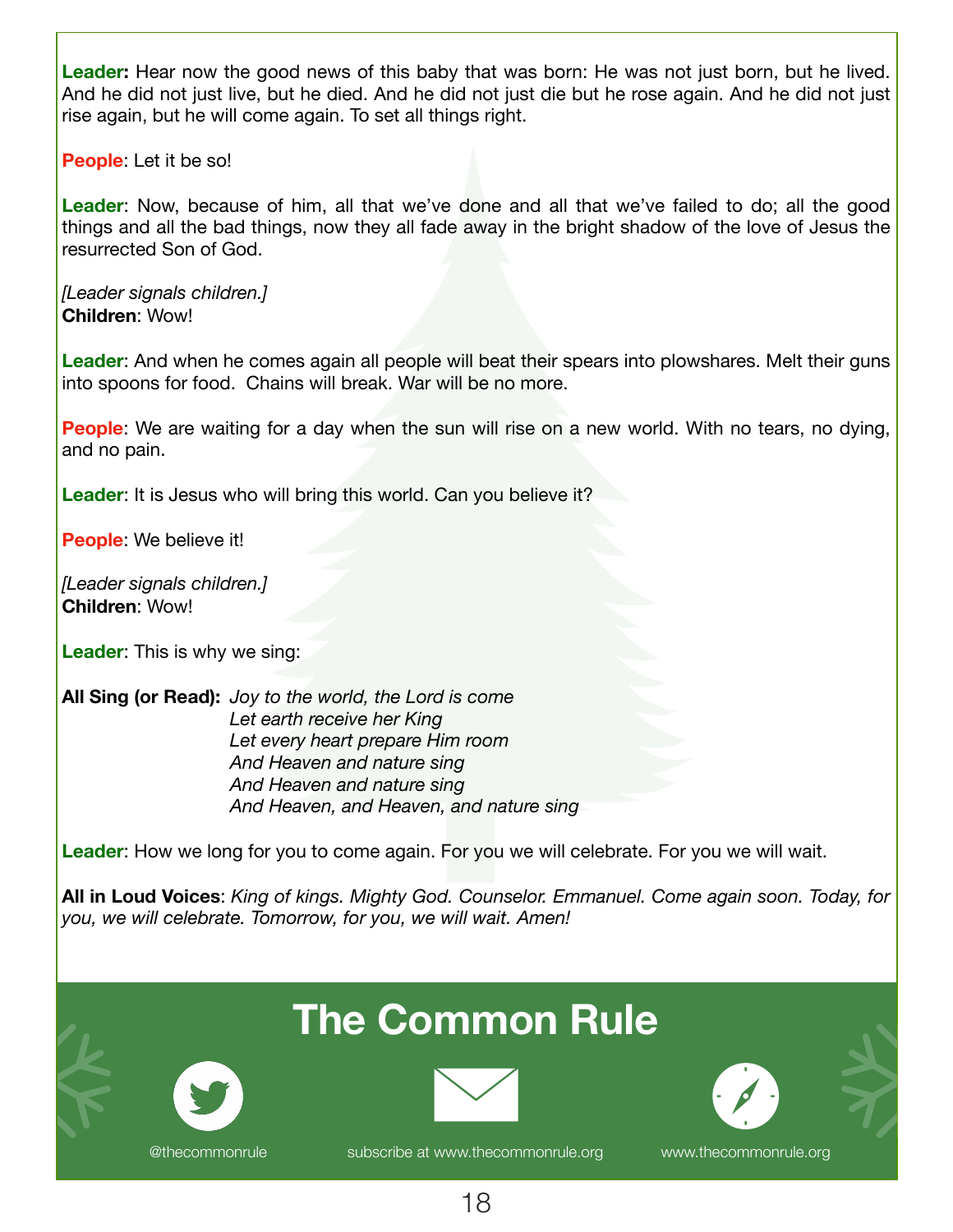

### Preparing for the New Year | December 26 - January 1 **ALL THINGS NEW**



*Because he has come, everything can change.* 

**Sunday | December 26 Revelation 21:1-5** Then I saw a new heaven and a new earth, for the first heaven and the first earth had passed away, and the sea was no more. And I saw the holy city, new Jerusalem, coming down out of heaven from God, prepared as a bride adorned for her husband. And I heard a loud voice from the throne saying, "Behold, the dwelling place of God is with man. He will dwell with them, and they will be his people, and God himself will be with them as their God. He will wipe away every tear from their eyes, and death shall be no more, neither shall there be mourning, nor crying, nor pain anymore, for the former things have passed away." And he who was seated on the throne said, "Behold, I am making all things new."

*Jesus has come, and he will come again. In the meantime, he is working to make all things new. This means something incredible - change is possible. It is real. We often lead our lives in a cycle of vague inevitability,*  like things have to be the way they are. The advent of Jesus Christ the Son of God means that way of *thinking is totally wrong. You are not alone, you are not stuck, and you can change. The last five days of this devotional will focus on renewal in order to help you get ready for the new year. The purpose is not to create a list of resolutions, the purpose is to see clearly that Jesus making all things new has implications for you in all areas of your life. Begin this morning by (1) Reading the "Think Through Your Roles" section in the Habit Planner, and then (2) Listing five areas of your life that you want to see God work in. (For example, think of the roles that you play: parent, worker, spouse, son, friend, disciple, creator, guitarist, etc.) After you write them down, spend some time praying that God would bring newness to each place. Use this template to write them down.*

**Monday | December 27 Proverbs 29:18** Where there is no vision, the people perish: but he that keepeth the law, happy is he. (KJV)

*Seeing a vision of newness is central to change. In part, this is why throughout this devotional we have continually looked at so many visions and prophecies of what the world to come will be like. In order to keep hope alive, we must have a vision of the possible future. Like this Proverb reminds us, some part of us dies*  when we can not envision a beautiful future. This is why any good leader will motivate people by reminding *them (sometimes ad nauseam) of the vision behind what they are doing.* 

*We need this in our personal life as well. We need a clear and compelling vision of what we can become.* 

*Yesterday, you wrote down five roles you have in your life. This morning, read the "Set a Vision" section in the Habit Planner, and then write a vision for two or three of those roles. This vision should be one sentence, and should be an aspirational image of who you want to be in that role. For example, if the role you picked was disciple, you might write: "Become the kind of person who walks faithfully with God every day." Or if your role was husband, you might write: "Fall more in love with my wife each day, and serve her accordingly." If your role was accountant, perhaps you would write: "Bring order and excellence to every project I am given." You get the idea. You will have time tomorrow to finish writing the visions, so do two to three now, and pray over each vision.* 

#### **Tuesday | December 28 All Things New**

Come, Lord, and tarry not; Bring the long looked for day; O why these years of waiting here, These ages of decay? Come, for Thy saints still wait; Daily ascends their sigh; The Spirit and the Bride say, "Come"; Does Thou not hear the cry?

**O come and make all things new! Come and make all things new! Build up this ruined earth. Come and make all things new.**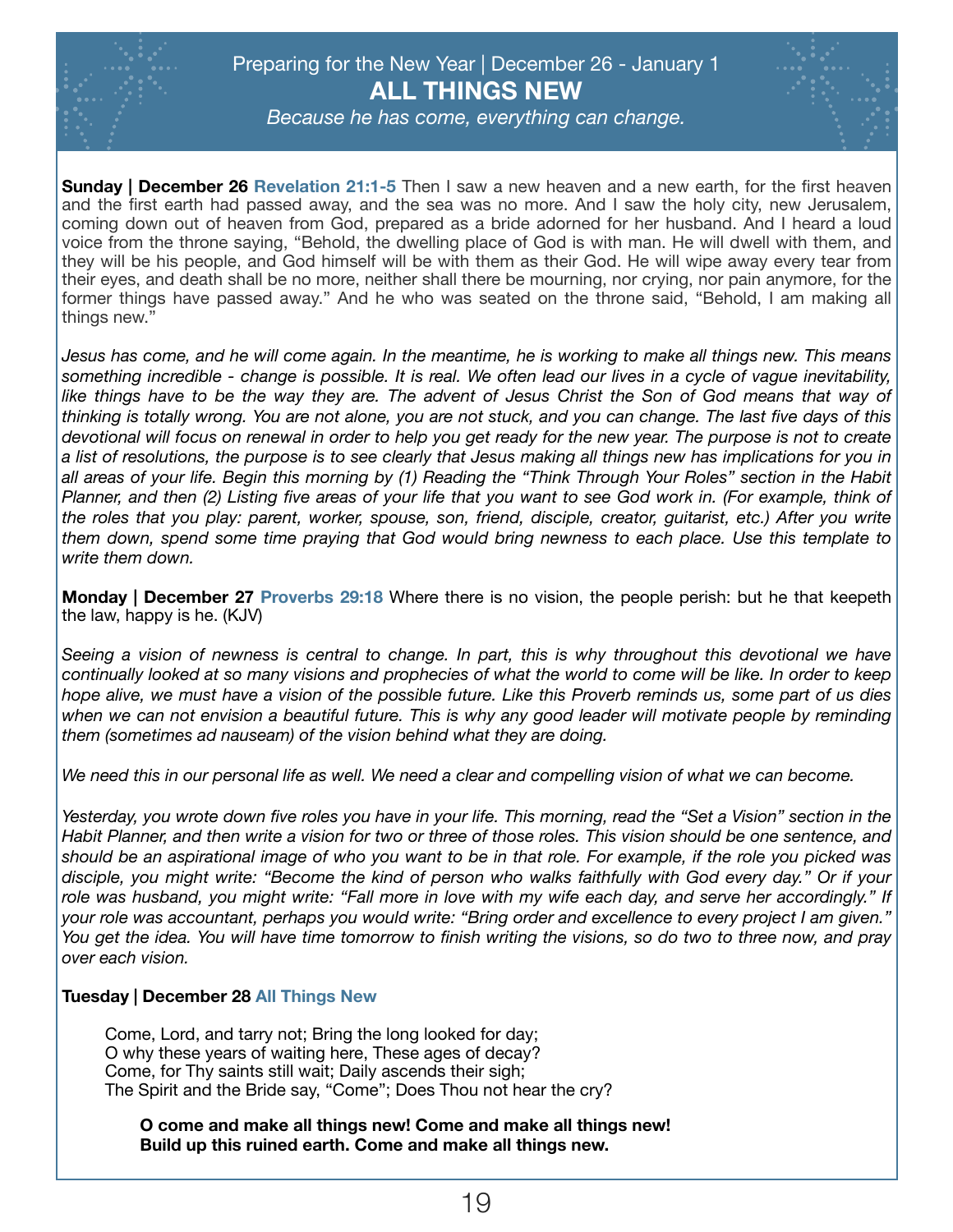Come, for creation groans, impatient of Thy stay, Worn out with these long years of ill, these ages of delay. Come, for love waxes cold, Its steps are faint and slow; Faith now is lost in unbelief, Hope's lamp burns dim and low.

#### **Come and make all things new; Build up this ruined earth; Restore our faded Paradise, Creation's second birth.**

Come, and begin Thy reign of everlasting peace; Come, take the kingdom to Thyself, Great King of Righteousness. Come, for love waxes cold, its steps are faint and slow; Faith now is lost in unbelief, hope's lamp burns dim and low.

#### **Come and make all things new; Build up this ruined earth; Restore our faded Paradise, creation's second birth.**

Come, and begin Thy reign of everlasting peace; Come, take the kingdom to Thyself, Great King of Righteousness.

*These words were written by Horatius Bonar and adapted recently to song by Red Mountain Music - they are worth a read and a listen. There is a deep longing, even an impatience, that the Lord would come in his second advent and make all things new. Read through (or listen online) to this song once or twice, and mediate and pray on one or two of the lines that move you. Now, continuing from yesterday, think about being made new in the roles you listed, and continue to write a vision for the remaining roles. Consider reviewing and revising the visions you wrote yesterday. Your goal is to - like this song - articulate a yearning for how you want to be made new in that role of your life. Tomorrow, we will begin to ask more practically what would need to happen to make this vision a reality. But for this morning, keep dreaming, and write it down.* 

**Wednesday | December 29 Romans 12:1-2** Therefore, I urge you, brothers and sisters, in view of God's mercy, to offer your bodies as a living sacrifice, holy and pleasing to God—this is your true and proper worship. Do not conform to the pattern of this world, but be transformed by the renewing of your mind. Then you will be able to test and approve what God's will is—his good, pleasing and perfect will. (NIV)

*This is a beautiful and stunning passage on change. First, because it anchors change in the motive of the gospel. We are not working towards newness so that we can prove something. That would be about us. We are working towards newness because of what God has done. In light of his mercies, in light of his love, in*  light of what he did for us - so we now go and do. Second, this passage highlights one of the most important *realities of formation - conforming to patterns. This is the image of being made in the mold of something. Imagine a cookie cutter. This is important, because much of our life unfolds in habits, patterns, and molds of acting. We usually have very little idea of how much of our life is one big way of conforming to patterns. For example, we may say, "I want to lose 10 pounds." And we may be very motivated by this goal to exercise. But if we fail to understand that what is really going on is we are in a (potentially unconscious) pattern of unhealthy eating, we'll fail to see that it is the concrete patterns of our diet, not our aspirational hopes of exercise that actually form our body. Our spiritual lives are not so different. We may say in our vision, "I want to be a better husband who serves my wife," but if we do not see that our small patterns (of not coming home on time, of leaving small chores undone) are the real ways we fail to serve our wife, then we miss the real formation that is happening. In light of this idea of patterns of formation, read the "List Habits for Each Role" section of the Habit Planner and begin to think about what habits and rhythms you need in your life to move you towards the vision you articulated. On the chart you will use, these might be daily or weekly rhythms, or they might be annual traditions. Do not feel the need to fill up every box, just write a few key habits or patterns for each role. You do not need to finish them all, we will continue and finish this process tomorrow.* 

**Thursday | December 30 Psalm 115:2-8** Why should the nations say, "Where is their God?" Our God is in the heavens; he does all that he pleases. Their idols are silver and gold, the work of human hands. They have mouths, but do not speak; eyes, but do not see. They have ears, but do not hear; noses, but do not